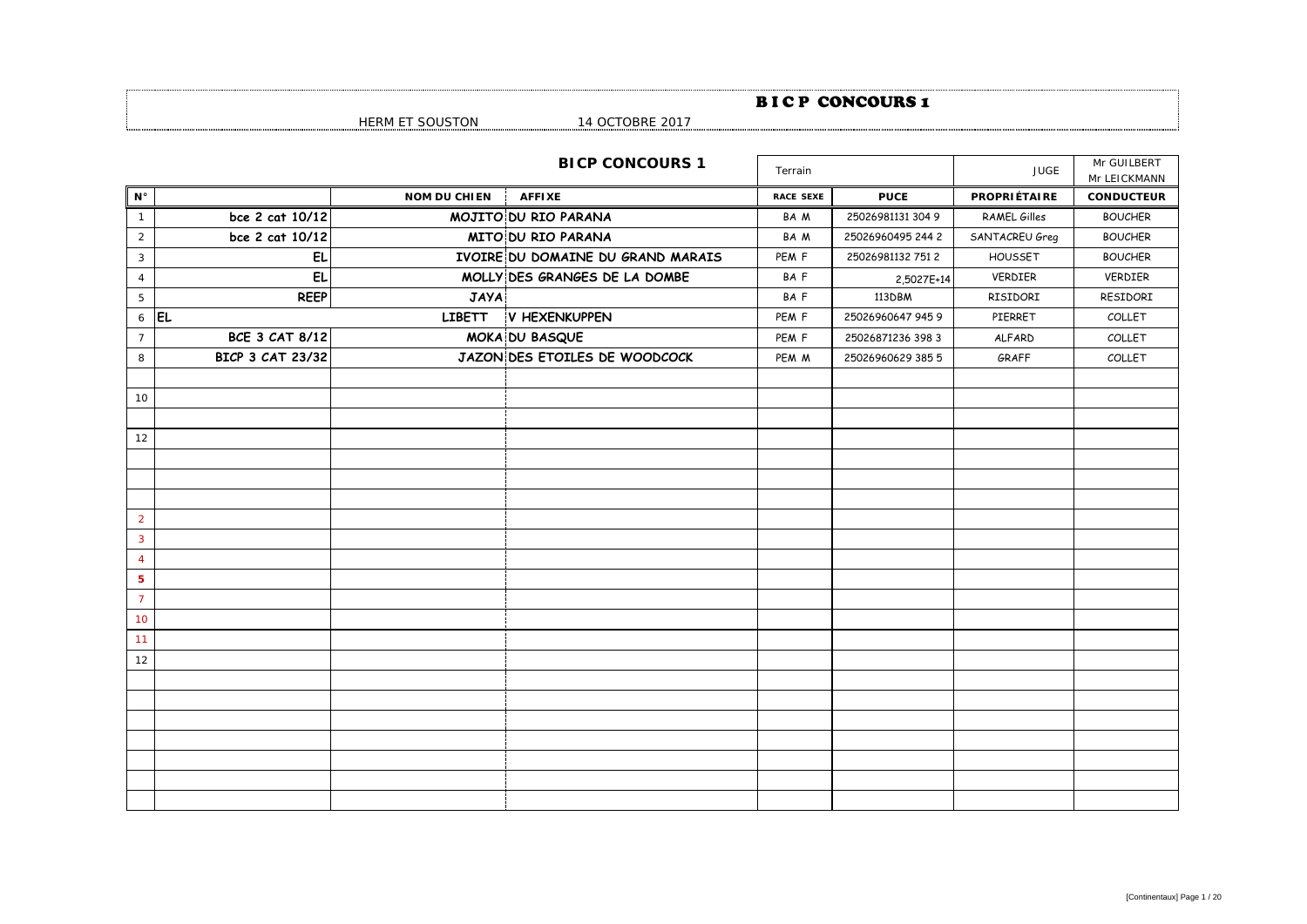## BICP CONCOURS 1

| ∼<br>. |  |
|--------|--|
|        |  |

|  |  |  | 01 L I JUUJ I VII |  |
|--|--|--|-------------------|--|
|  |  |  |                   |  |

|  | 1 T OO I ODI LE 2017 |  |  |  |  |  |  |
|--|----------------------|--|--|--|--|--|--|
|  |                      |  |  |  |  |  |  |
|  |                      |  |  |  |  |  |  |

|                    |                         |                     | <b>BICP CONCOURS 2</b>                 | Terrain          |                   | Juges               | Mr FLOIRAS        |
|--------------------|-------------------------|---------------------|----------------------------------------|------------------|-------------------|---------------------|-------------------|
| $\mathsf{N}^\circ$ |                         | <b>NOM DU CHIEN</b> | <b>AFFIXE</b>                          | <b>RACE SEXE</b> | <b>PUCE</b>       | <b>PROPRIÉTAIRE</b> | <b>CONDUCTEUR</b> |
| $\mathbf{1}$       | <b>BICP 1 CAT 29/32</b> |                     | <b>MOZARTIDE VALCREOLE</b>             | BA M             | 98109810611 372 1 | GRASSART            | <b>VEYSSIERE</b>  |
| $\overline{2}$     | <b>EL</b>               |                     | LYANA DES GRANGES DE LA DOMBE          | BAF              | 25026981128 486 5 | VESSELLA            | VEYSSIERE         |
| 3                  | <b>EL</b>               |                     | LIPSTICK BEST OF FAROLAVE              | BAF              | 250296065 2133 5  | CORNILLON           | VEYSSIERE         |
| $\overline{4}$     | <b>EL</b>               |                     | LELLIG LIRZHIN DES GRANGES DE LA DOMBE | BA M             | 25026981127 1819  | LE BRIS             | VEYSSIERE         |
| 5                  | <b>BICP 1 CAT 29/32</b> |                     | L'MORGEN DE CHAMPREVAL                 | BAF              | 148SZE            | <b>DEBORD</b>       | <b>DEBORD</b>     |
| 6                  | <b>BCE 1 CAT 11/12</b>  |                     | JADE DES HAUTS DE ROUILLAC             | <b>BAUV F</b>    | 25026873115 976 6 | VIAUD               | VIAUD             |
| $\overline{7}$     | <b>BICP 2 CAT 28/32</b> |                     | GRACE DEGLI ALTI PASCOLI               | BAF              | 380260000618126   | DAVID Th            | <b>BISCAYE</b>    |
| 8                  | <b>BICP 3 CAT 23/32</b> |                     | JOY DU VAL DE PEYRAS                   | F<br>BA          | 2,5027E+14        | GUIGNARD            | <b>BISCAYE</b>    |
| 9                  |                         |                     |                                        |                  | 25026980247 140 0 |                     |                   |
|                    |                         |                     |                                        |                  |                   |                     |                   |
| 11                 |                         |                     |                                        |                  |                   |                     |                   |
| 12                 |                         |                     |                                        |                  |                   |                     |                   |
|                    |                         |                     |                                        |                  |                   |                     |                   |
|                    |                         |                     |                                        |                  |                   |                     |                   |
|                    |                         |                     |                                        |                  |                   |                     |                   |
| $\mathbf{3}$       |                         |                     |                                        |                  |                   |                     |                   |
| $\overline{4}$     |                         |                     |                                        |                  |                   |                     |                   |
| 5                  |                         |                     |                                        |                  |                   |                     |                   |
| 6                  |                         |                     |                                        |                  |                   |                     |                   |
| 8                  |                         |                     |                                        |                  |                   |                     |                   |
| 12                 |                         |                     |                                        |                  |                   |                     |                   |
|                    |                         |                     |                                        |                  |                   |                     |                   |
|                    |                         |                     |                                        |                  |                   |                     |                   |
|                    |                         |                     |                                        |                  |                   |                     |                   |
|                    |                         |                     |                                        |                  |                   |                     |                   |
|                    |                         |                     |                                        |                  |                   |                     |                   |
|                    |                         |                     |                                        |                  |                   |                     |                   |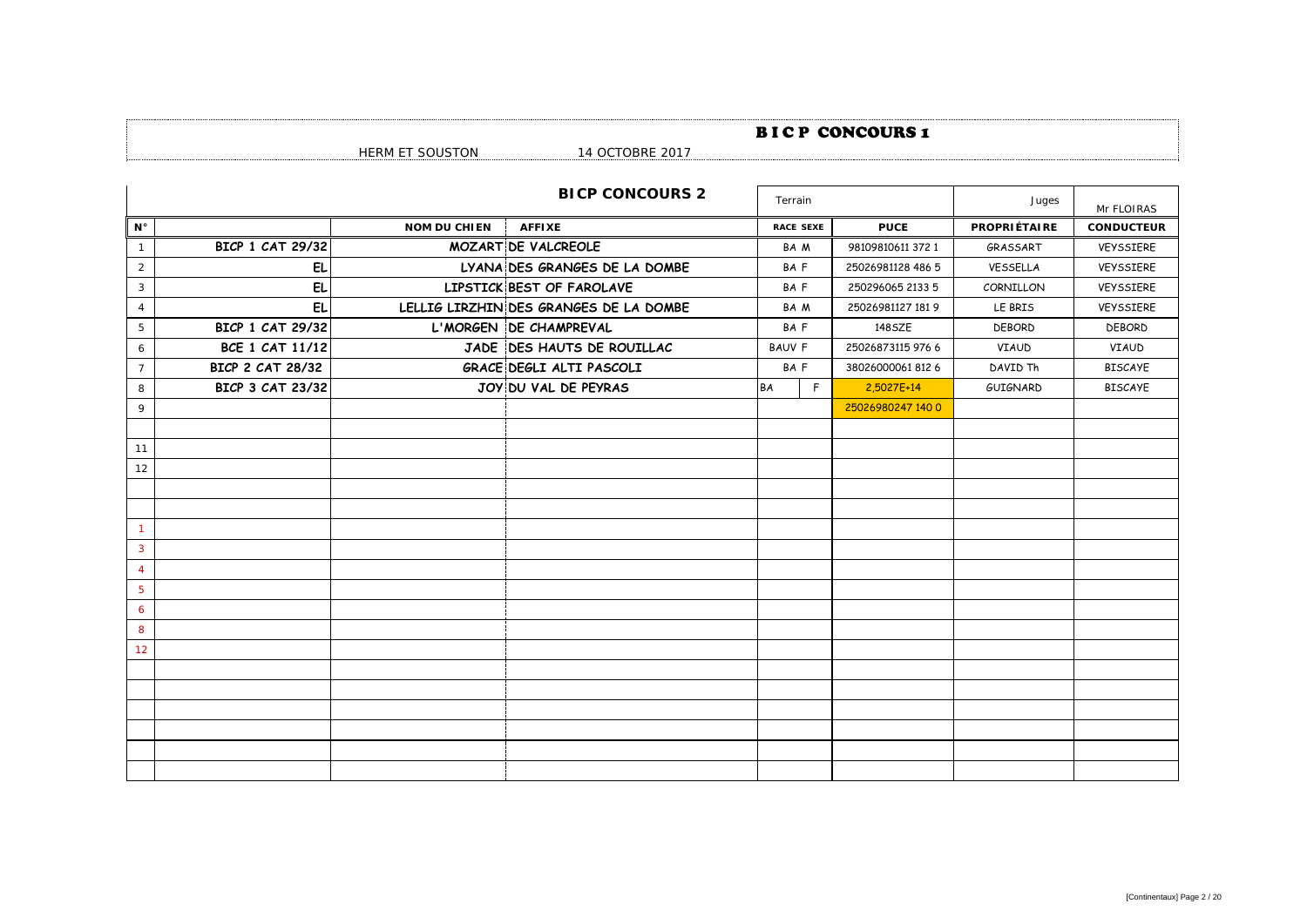HERM ET SOUSTON 14 OCTOBRE 2017

|                      |                     |               | TERRE HERM       | EAU SOUSTONS | Juges        |                   |
|----------------------|---------------------|---------------|------------------|--------------|--------------|-------------------|
| $\mathbf{N}^{\circ}$ | <b>NOM DU CHIEN</b> | <b>AFFIXE</b> | <b>RACE SEXE</b> | LOF          | PROPRIÉTAIRE | <b>CONDUCTEUR</b> |
| $\#\#$               |                     |               |                  |              |              |                   |
| $\#\#$               |                     |               |                  |              |              |                   |
| $\mathbf{3}$         |                     |               |                  |              |              |                   |
|                      |                     |               |                  |              |              |                   |
|                      |                     |               |                  |              |              |                   |
|                      |                     |               |                  |              |              |                   |
|                      |                     |               |                  |              |              |                   |
|                      |                     |               |                  |              |              |                   |
|                      |                     |               |                  |              |              |                   |
|                      |                     |               |                  |              |              |                   |
|                      |                     |               |                  |              |              |                   |
|                      |                     |               |                  |              |              |                   |
|                      |                     |               |                  |              |              |                   |
|                      |                     |               |                  |              |              |                   |
| $\#\#$               |                     |               |                  |              |              |                   |
|                      |                     |               |                  |              |              |                   |
|                      |                     |               |                  |              |              |                   |
|                      |                     |               |                  |              |              |                   |
|                      |                     |               |                  |              |              |                   |
|                      |                     |               |                  |              |              |                   |
|                      |                     |               |                  |              |              |                   |
|                      |                     |               |                  |              |              |                   |
|                      |                     |               |                  |              |              |                   |
|                      |                     |               |                  |              |              |                   |
|                      |                     |               |                  |              |              |                   |
|                      |                     |               |                  |              |              |                   |
|                      |                     |               |                  |              |              |                   |
|                      |                     |               |                  |              |              |                   |
|                      |                     |               |                  |              |              |                   |
|                      |                     |               |                  |              |              |                   |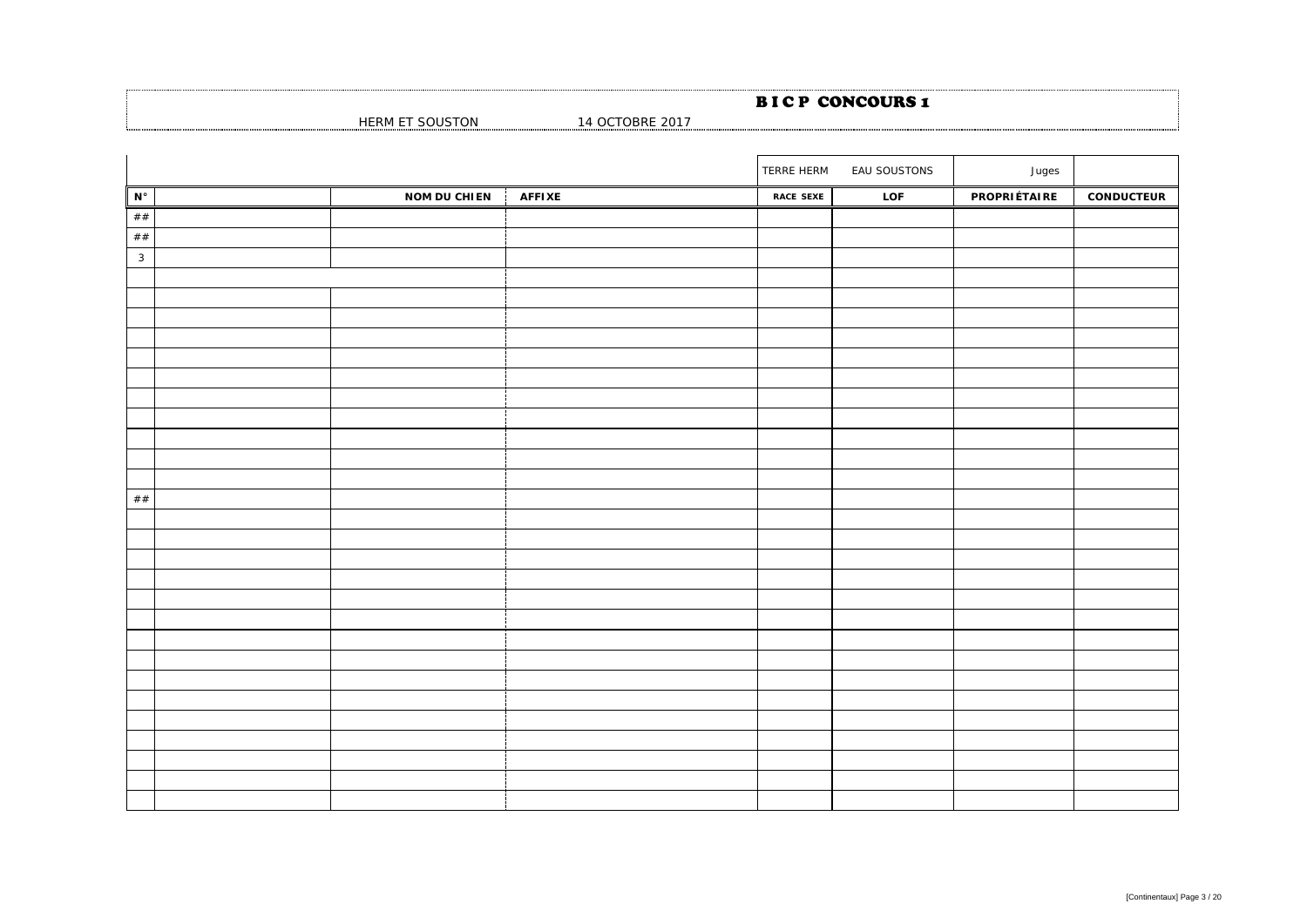|                                  |                      | <b>BICP CONCOURS1</b> |  |
|----------------------------------|----------------------|-----------------------|--|
| <b>SOUSTON</b><br><b>HERM ET</b> | 1 OCTOBRE 2017<br>14 |                       |  |

|                      |                     |               | Terrain          |     | Juge(s)      |                   |
|----------------------|---------------------|---------------|------------------|-----|--------------|-------------------|
| $\mathbf{N}^{\circ}$ | <b>NOM DU CHIEN</b> | <b>AFFIXE</b> | <b>RACE SEXE</b> | LOF | PROPRIÉTAIRE | <b>CONDUCTEUR</b> |
|                      |                     |               |                  |     |              |                   |
|                      |                     |               |                  |     |              |                   |
|                      |                     |               |                  |     |              |                   |
|                      |                     |               |                  |     |              |                   |
|                      |                     |               |                  |     |              |                   |
|                      |                     |               |                  |     |              |                   |
|                      |                     |               |                  |     |              |                   |
|                      |                     |               |                  |     |              |                   |
|                      |                     |               |                  |     |              |                   |
|                      |                     |               |                  |     |              |                   |
|                      |                     |               |                  |     |              |                   |
|                      |                     |               |                  |     |              |                   |
|                      |                     |               |                  |     |              |                   |
|                      |                     |               |                  |     |              |                   |
|                      |                     |               |                  |     |              |                   |

|                    |                     |               | Terrain          |     |                     |                   |
|--------------------|---------------------|---------------|------------------|-----|---------------------|-------------------|
| $\mathsf{N}^\circ$ | <b>NOM DU CHIEN</b> | <b>AFFIXE</b> | <b>RACE SEXE</b> | LOF | <b>PROPRIÉTAIRE</b> | <b>CONDUCTEUR</b> |
|                    |                     |               |                  |     |                     |                   |
|                    |                     |               |                  |     |                     |                   |
|                    |                     |               |                  |     |                     |                   |
|                    |                     |               |                  |     |                     |                   |
|                    |                     |               |                  |     |                     |                   |
|                    |                     |               |                  |     |                     |                   |
|                    |                     |               |                  |     |                     |                   |
|                    |                     |               |                  |     |                     |                   |
|                    |                     |               |                  |     |                     |                   |
|                    |                     |               |                  |     |                     |                   |
|                    |                     |               |                  |     |                     |                   |
|                    |                     |               |                  |     |                     |                   |
|                    |                     |               |                  |     |                     |                   |
|                    |                     |               |                  |     |                     |                   |
|                    |                     |               |                  |     |                     |                   |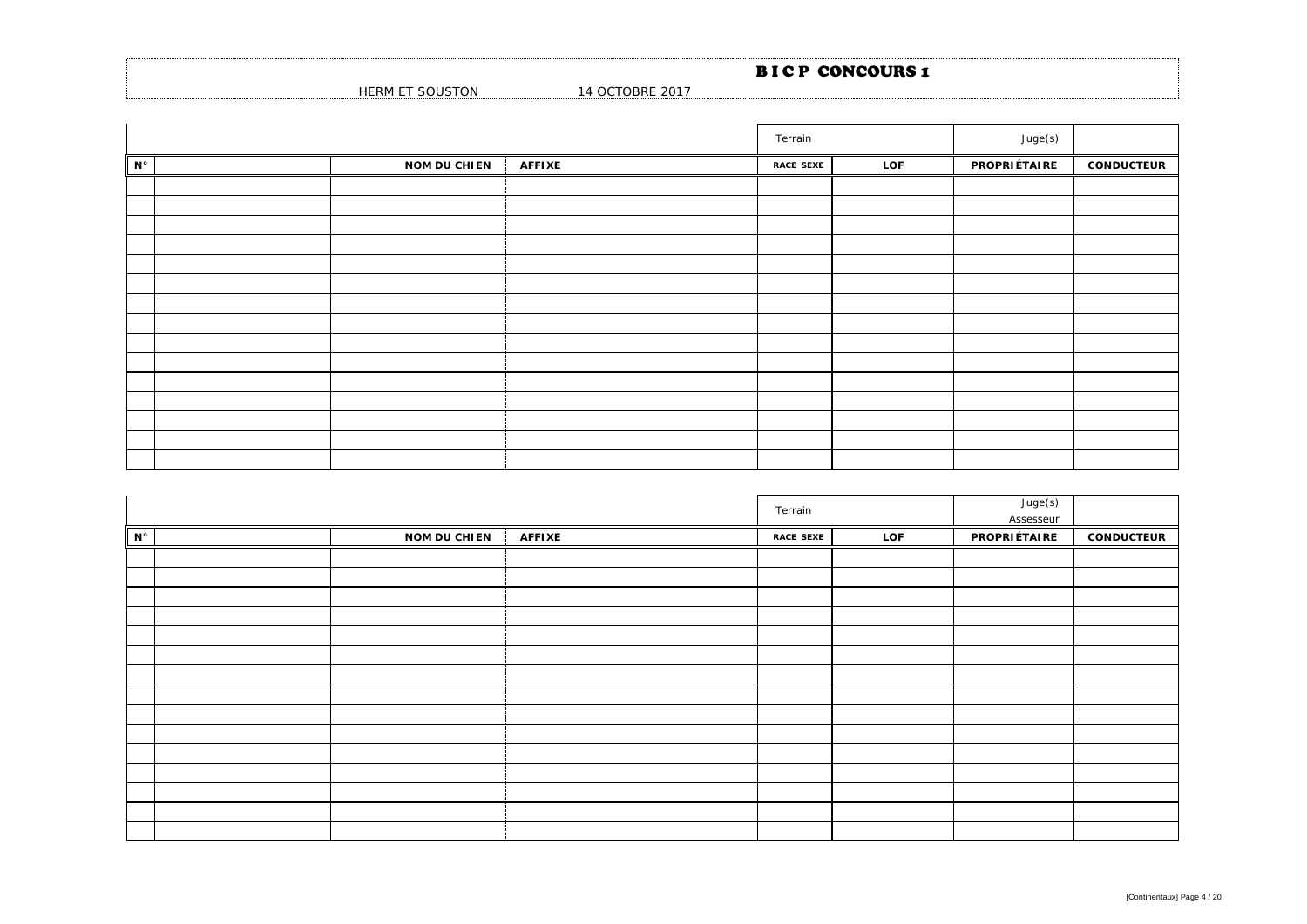|                         |                 | <b>BICP CONCOURS1</b> |
|-------------------------|-----------------|-----------------------|
| HERM ET SOL<br>oUSTON د | 14 OCTOBRE 2017 |                       |

|                      |                     |               | Terrain          |     | Juge(s)             |                   |
|----------------------|---------------------|---------------|------------------|-----|---------------------|-------------------|
| $\mathbf{N}^{\circ}$ | <b>NOM DU CHIEN</b> | <b>AFFIXE</b> | <b>RACE SEXE</b> | LOF | <b>PROPRIÉTAIRE</b> | <b>CONDUCTEUR</b> |
|                      |                     |               |                  |     |                     |                   |
|                      |                     |               |                  |     |                     |                   |
|                      |                     |               |                  |     |                     |                   |
|                      |                     |               |                  |     |                     |                   |
|                      |                     |               |                  |     |                     |                   |
|                      |                     |               |                  |     |                     |                   |
|                      |                     |               |                  |     |                     |                   |
|                      |                     |               |                  |     |                     |                   |
|                      |                     |               |                  |     |                     |                   |
|                      |                     |               |                  |     |                     |                   |
|                      |                     |               |                  |     |                     |                   |
|                      |                     |               |                  |     |                     |                   |
|                      |                     |               |                  |     |                     |                   |
|                      |                     |               |                  |     |                     |                   |
|                      |                     |               |                  |     |                     |                   |

|                      |                     |               | Terrain          |     | Juge(s)      |                   |
|----------------------|---------------------|---------------|------------------|-----|--------------|-------------------|
| $\mathbf{N}^{\circ}$ | <b>NOM DU CHIEN</b> | <b>AFFIXE</b> | <b>RACE SEXE</b> | LOF | PROPRIÉTAIRE | <b>CONDUCTEUR</b> |
|                      |                     |               |                  |     |              |                   |
|                      |                     |               |                  |     |              |                   |
|                      |                     |               |                  |     |              |                   |
|                      |                     |               |                  |     |              |                   |
|                      |                     |               |                  |     |              |                   |
|                      |                     |               |                  |     |              |                   |
|                      |                     |               |                  |     |              |                   |
|                      |                     |               |                  |     |              |                   |
|                      |                     |               |                  |     |              |                   |
|                      |                     |               |                  |     |              |                   |
|                      |                     |               |                  |     |              |                   |
|                      |                     |               |                  |     |              |                   |
|                      |                     |               |                  |     |              |                   |
|                      |                     |               |                  |     |              |                   |
|                      |                     |               |                  |     |              |                   |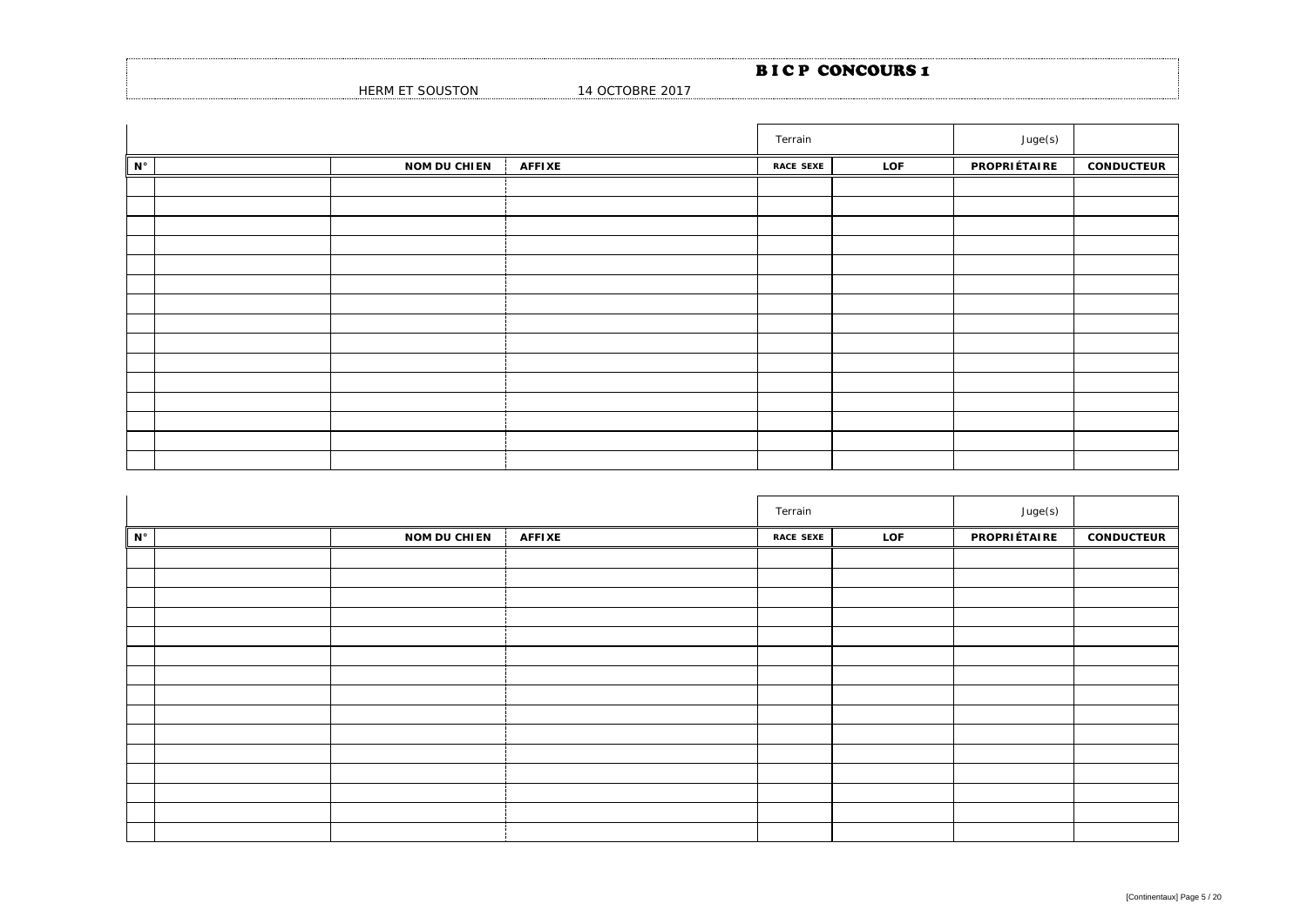|                         |                 | <b>BICP CONCOURS1</b> |
|-------------------------|-----------------|-----------------------|
| HERM ET SOL<br>oUSTON د | 14 OCTOBRE 2017 |                       |

|                      |                     |               | Terrain          |     | Juge(s)             |                   |
|----------------------|---------------------|---------------|------------------|-----|---------------------|-------------------|
| $\mathbf{N}^{\circ}$ | <b>NOM DU CHIEN</b> | <b>AFFIXE</b> | <b>RACE SEXE</b> | LOF | <b>PROPRIÉTAIRE</b> | <b>CONDUCTEUR</b> |
|                      |                     |               |                  |     |                     |                   |
|                      |                     |               |                  |     |                     |                   |
|                      |                     |               |                  |     |                     |                   |
|                      |                     |               |                  |     |                     |                   |
|                      |                     |               |                  |     |                     |                   |
|                      |                     |               |                  |     |                     |                   |
|                      |                     |               |                  |     |                     |                   |
|                      |                     |               |                  |     |                     |                   |
|                      |                     |               |                  |     |                     |                   |
|                      |                     |               |                  |     |                     |                   |
|                      |                     |               |                  |     |                     |                   |
|                      |                     |               |                  |     |                     |                   |
|                      |                     |               |                  |     |                     |                   |
|                      |                     |               |                  |     |                     |                   |
|                      |                     |               |                  |     |                     |                   |

|                      |                     |               | Terrain          |     | Juge(s)      |                   |
|----------------------|---------------------|---------------|------------------|-----|--------------|-------------------|
| $\mathbf{N}^{\circ}$ | <b>NOM DU CHIEN</b> | <b>AFFIXE</b> | <b>RACE SEXE</b> | LOF | PROPRIÉTAIRE | <b>CONDUCTEUR</b> |
|                      |                     |               |                  |     |              |                   |
|                      |                     |               |                  |     |              |                   |
|                      |                     |               |                  |     |              |                   |
|                      |                     |               |                  |     |              |                   |
|                      |                     |               |                  |     |              |                   |
|                      |                     |               |                  |     |              |                   |
|                      |                     |               |                  |     |              |                   |
|                      |                     |               |                  |     |              |                   |
|                      |                     |               |                  |     |              |                   |
|                      |                     |               |                  |     |              |                   |
|                      |                     |               |                  |     |              |                   |
|                      |                     |               |                  |     |              |                   |
|                      |                     |               |                  |     |              |                   |
|                      |                     |               |                  |     |              |                   |
|                      |                     |               |                  |     |              |                   |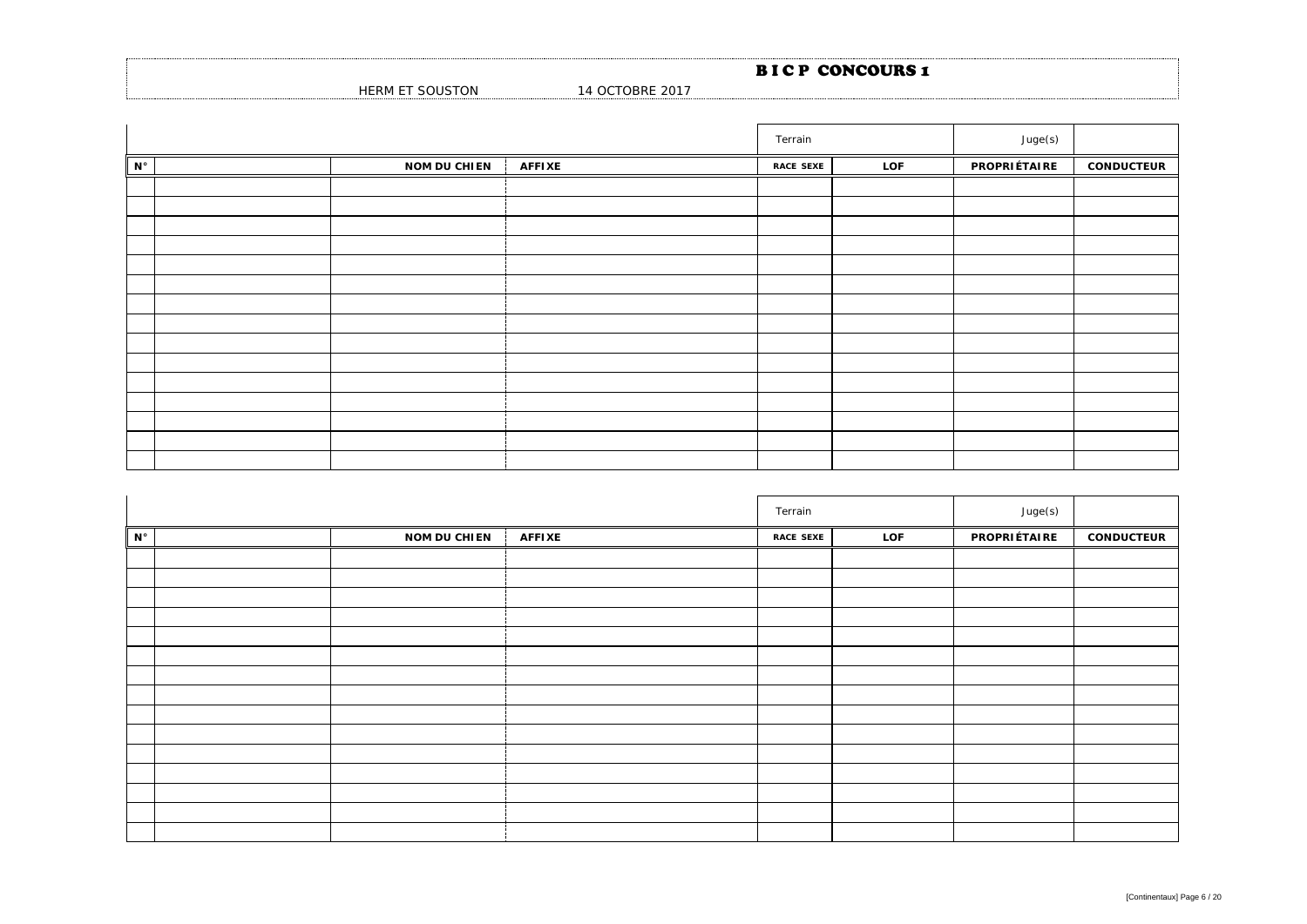|                                        |                 | <b>BICP CONCOURS1</b> |
|----------------------------------------|-----------------|-----------------------|
| <sup>-</sup> SOUSTON<br><b>HERM ET</b> | 14 OCTOBRE 2017 |                       |

|             |                     |               | Terrain          |     | Juge(s)      |                   |
|-------------|---------------------|---------------|------------------|-----|--------------|-------------------|
| $N^{\circ}$ | <b>NOM DU CHIEN</b> | <b>AFFIXE</b> | <b>RACE SEXE</b> | LOF | PROPRIÉTAIRE | <b>CONDUCTEUR</b> |
|             |                     |               |                  |     |              |                   |
|             |                     |               |                  |     |              |                   |
|             |                     |               |                  |     |              |                   |
|             |                     |               |                  |     |              |                   |
|             |                     |               |                  |     |              |                   |
|             |                     |               |                  |     |              |                   |
|             |                     |               |                  |     |              |                   |
|             |                     |               |                  |     |              |                   |
|             |                     |               |                  |     |              |                   |
|             |                     |               |                  |     |              |                   |
|             |                     |               |                  |     |              |                   |
|             |                     |               |                  |     |              |                   |
|             |                     |               |                  |     |              |                   |
|             |                     |               |                  |     |              |                   |
|             |                     |               |                  |     |              |                   |

|             |                     |               | Terrain          |     | Juge(s)      |                   |
|-------------|---------------------|---------------|------------------|-----|--------------|-------------------|
| $N^{\circ}$ | <b>NOM DU CHIEN</b> | <b>AFFIXE</b> | <b>RACE SEXE</b> | LOF | PROPRIÉTAIRE | <b>CONDUCTEUR</b> |
|             |                     |               |                  |     |              |                   |
|             |                     |               |                  |     |              |                   |
|             |                     |               |                  |     |              |                   |
|             |                     |               |                  |     |              |                   |
|             |                     |               |                  |     |              |                   |
|             |                     |               |                  |     |              |                   |
|             |                     |               |                  |     |              |                   |
|             |                     |               |                  |     |              |                   |
|             |                     |               |                  |     |              |                   |
|             |                     |               |                  |     |              |                   |
|             |                     |               |                  |     |              |                   |
|             |                     |               |                  |     |              |                   |
|             |                     |               |                  |     |              |                   |
|             |                     |               |                  |     |              |                   |
|             |                     |               |                  |     |              |                   |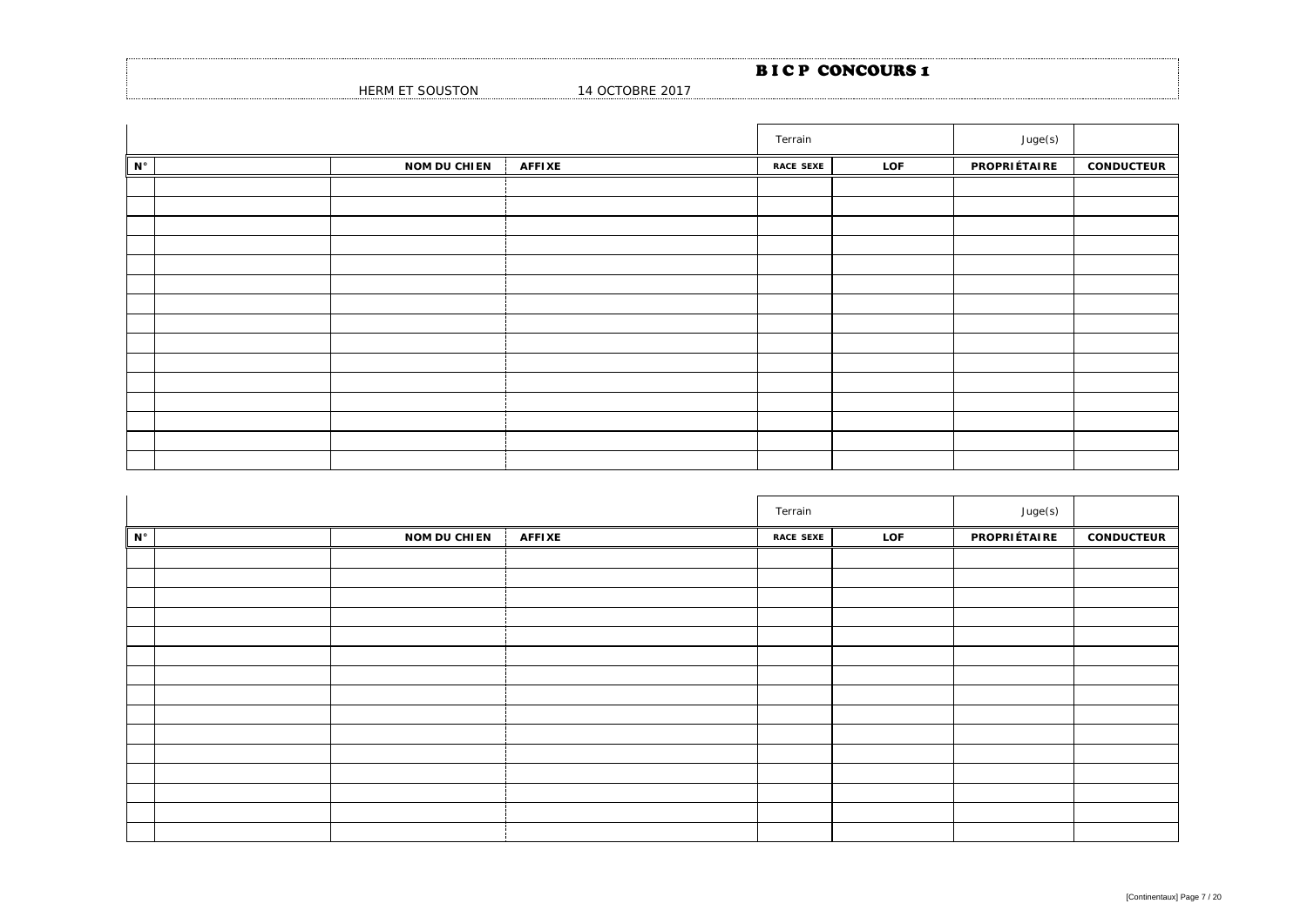|                             |                 | <b>BICP CONCOURS 1</b> |  |
|-----------------------------|-----------------|------------------------|--|
| T SOUSTON<br><b>HERM ET</b> | 14 OCTOBRE 2017 |                        |  |

|             |                     |               | Terrain          |     | Juge(s)             |                   |
|-------------|---------------------|---------------|------------------|-----|---------------------|-------------------|
| $N^{\circ}$ | <b>NOM DU CHIEN</b> | <b>AFFIXE</b> | <b>RACE SEXE</b> | LOF | <b>PROPRIÉTAIRE</b> | <b>CONDUCTEUR</b> |
|             |                     |               |                  |     |                     |                   |
|             |                     |               |                  |     |                     |                   |
|             |                     |               |                  |     |                     |                   |
|             |                     |               |                  |     |                     |                   |
|             |                     |               |                  |     |                     |                   |
|             |                     |               |                  |     |                     |                   |
|             |                     |               |                  |     |                     |                   |
|             |                     |               |                  |     |                     |                   |
|             |                     |               |                  |     |                     |                   |
|             |                     |               |                  |     |                     |                   |
|             |                     |               |                  |     |                     |                   |
|             |                     |               |                  |     |                     |                   |
|             |                     |               |                  |     |                     |                   |
|             |                     |               |                  |     |                     |                   |
|             |                     |               |                  |     |                     |                   |

|             |                     |               | Terrain          |     | Juge(s)      |                   |
|-------------|---------------------|---------------|------------------|-----|--------------|-------------------|
| $N^{\circ}$ | <b>NOM DU CHIEN</b> | <b>AFFIXE</b> | <b>RACE SEXE</b> | LOF | PROPRIÉTAIRE | <b>CONDUCTEUR</b> |
|             |                     |               |                  |     |              |                   |
|             |                     |               |                  |     |              |                   |
|             |                     |               |                  |     |              |                   |
|             |                     |               |                  |     |              |                   |
|             |                     |               |                  |     |              |                   |
|             |                     |               |                  |     |              |                   |
|             |                     |               |                  |     |              |                   |
|             |                     |               |                  |     |              |                   |
|             |                     |               |                  |     |              |                   |
|             |                     |               |                  |     |              |                   |
|             |                     |               |                  |     |              |                   |
|             |                     |               |                  |     |              |                   |
|             |                     |               |                  |     |              |                   |
|             |                     |               |                  |     |              |                   |
|             |                     |               |                  |     |              |                   |

.........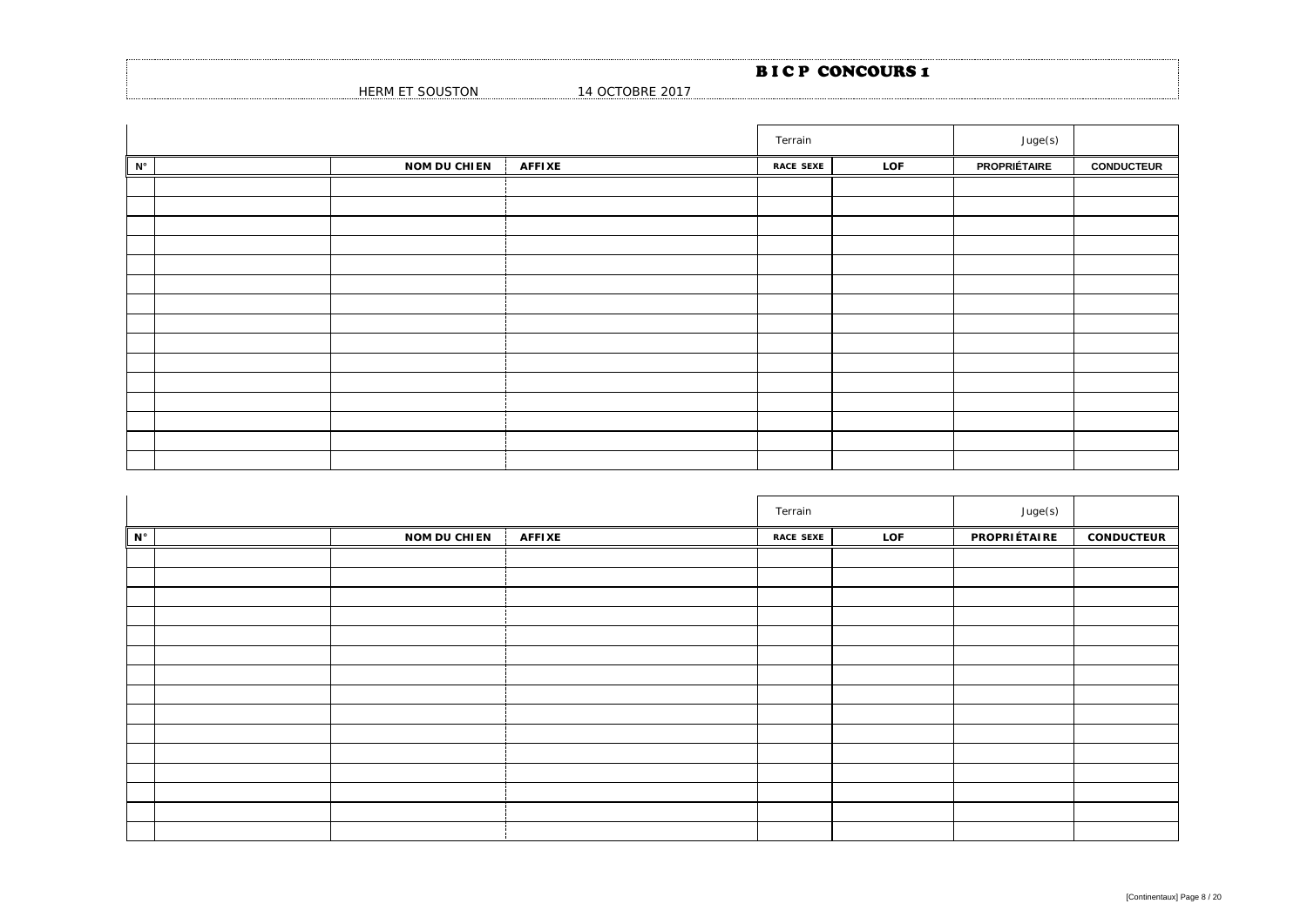|                 |                      | <b>BICP CONCOURS 1</b> |
|-----------------|----------------------|------------------------|
| HERM ET SOUSTON | 1 OCTOBRE 2017<br>14 |                        |

|             |                     |               | Terrain          |     | Juge(s)      |                   |
|-------------|---------------------|---------------|------------------|-----|--------------|-------------------|
| $N^{\circ}$ | <b>NOM DU CHIEN</b> | <b>AFFIXE</b> | <b>RACE SEXE</b> | LOF | PROPRIÉTAIRE | <b>CONDUCTEUR</b> |
|             |                     |               |                  |     |              |                   |
|             |                     |               |                  |     |              |                   |
|             |                     |               |                  |     |              |                   |
|             |                     |               |                  |     |              |                   |
|             |                     |               |                  |     |              |                   |
|             |                     |               |                  |     |              |                   |
|             |                     |               |                  |     |              |                   |
|             |                     |               |                  |     |              |                   |
|             |                     |               |                  |     |              |                   |
|             |                     |               |                  |     |              |                   |
|             |                     |               |                  |     |              |                   |
|             |                     |               |                  |     |              |                   |
|             |                     |               |                  |     |              |                   |
|             |                     |               |                  |     |              |                   |
|             |                     |               |                  |     |              |                   |

|             |                     | Terrain       |                  | Juge(s) |              |                   |
|-------------|---------------------|---------------|------------------|---------|--------------|-------------------|
| $N^{\circ}$ | <b>NOM DU CHIEN</b> | <b>AFFIXE</b> | <b>RACE SEXE</b> | LOF     | PROPRIÉTAIRE | <b>CONDUCTEUR</b> |
|             |                     |               |                  |         |              |                   |
|             |                     |               |                  |         |              |                   |
|             |                     |               |                  |         |              |                   |
|             |                     |               |                  |         |              |                   |
|             |                     |               |                  |         |              |                   |
|             |                     |               |                  |         |              |                   |
|             |                     |               |                  |         |              |                   |
|             |                     |               |                  |         |              |                   |
|             |                     |               |                  |         |              |                   |
|             |                     |               |                  |         |              |                   |
|             |                     |               |                  |         |              |                   |
|             |                     |               |                  |         |              |                   |
|             |                     |               |                  |         |              |                   |
|             |                     |               |                  |         |              |                   |
|             |                     |               |                  |         |              |                   |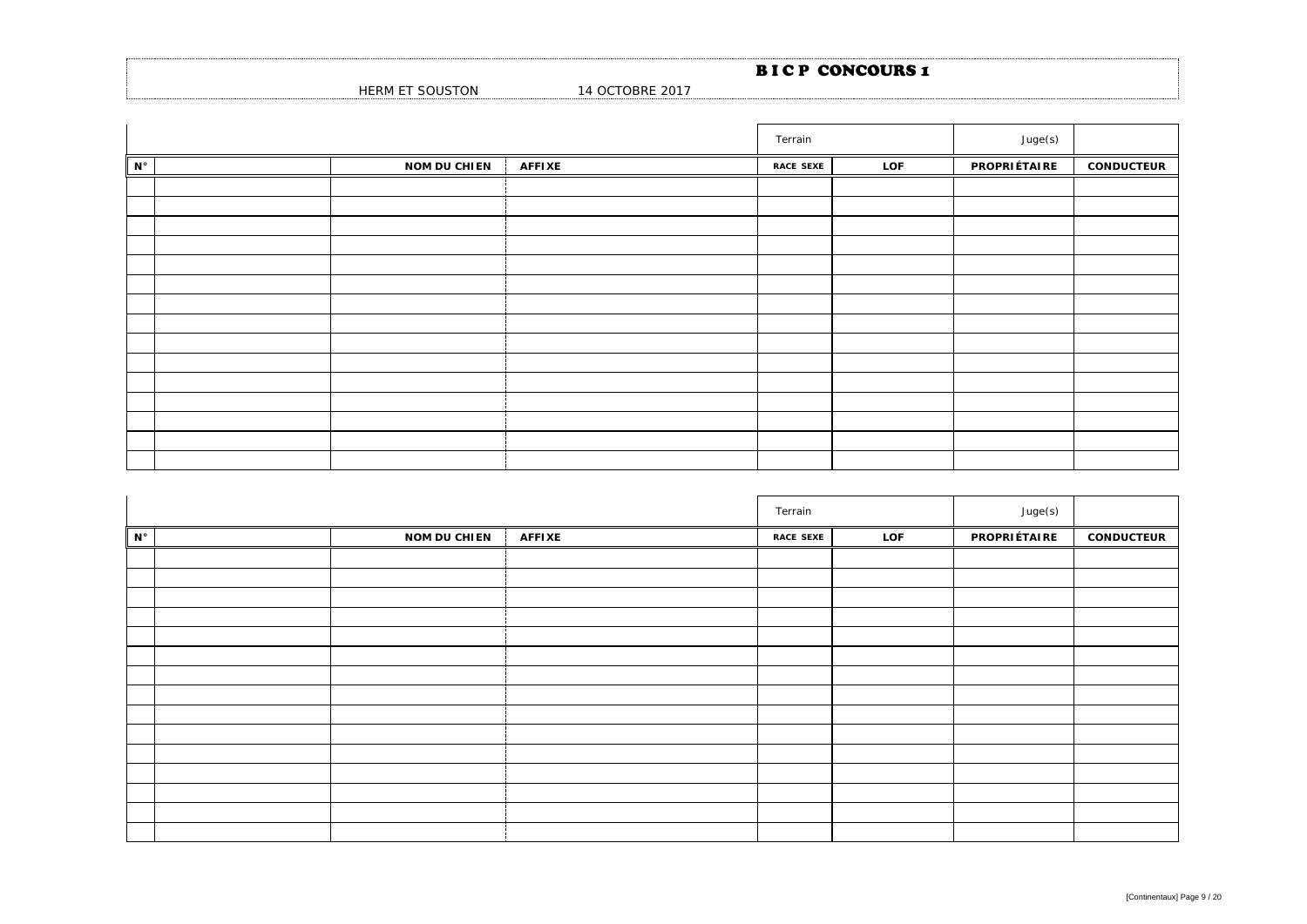|                         |                 | <b>BICP CONCOURS1</b> |
|-------------------------|-----------------|-----------------------|
| HERM ET SOL<br>oUSTON د | 14 OCTOBRE 2017 |                       |

|             |                     |               | Terrain          |     | Juge(s)      |                   |
|-------------|---------------------|---------------|------------------|-----|--------------|-------------------|
| $N^{\circ}$ | <b>NOM DU CHIEN</b> | <b>AFFIXE</b> | <b>RACE SEXE</b> | LOF | PROPRIÉTAIRE | <b>CONDUCTEUR</b> |
|             |                     |               |                  |     |              |                   |
|             |                     |               |                  |     |              |                   |
|             |                     |               |                  |     |              |                   |
|             |                     |               |                  |     |              |                   |
|             |                     |               |                  |     |              |                   |
|             |                     |               |                  |     |              |                   |
|             |                     |               |                  |     |              |                   |
|             |                     |               |                  |     |              |                   |
|             |                     |               |                  |     |              |                   |
|             |                     |               |                  |     |              |                   |
|             |                     |               |                  |     |              |                   |
|             |                     |               |                  |     |              |                   |
|             |                     |               |                  |     |              |                   |
|             |                     |               |                  |     |              |                   |
|             |                     |               |                  |     |              |                   |

|             |                     |               | Terrain          |     | Juge(s)      |                   |
|-------------|---------------------|---------------|------------------|-----|--------------|-------------------|
| $N^{\circ}$ | <b>NOM DU CHIEN</b> | <b>AFFIXE</b> | <b>RACE SEXE</b> | LOF | PROPRIÉTAIRE | <b>CONDUCTEUR</b> |
|             |                     |               |                  |     |              |                   |
|             |                     |               |                  |     |              |                   |
|             |                     |               |                  |     |              |                   |
|             |                     |               |                  |     |              |                   |
|             |                     |               |                  |     |              |                   |
|             |                     |               |                  |     |              |                   |
|             |                     |               |                  |     |              |                   |
|             |                     |               |                  |     |              |                   |
|             |                     |               |                  |     |              |                   |
|             |                     |               |                  |     |              |                   |
|             |                     |               |                  |     |              |                   |
|             |                     |               |                  |     |              |                   |
|             |                     |               |                  |     |              |                   |
|             |                     |               |                  |     |              |                   |
|             |                     |               |                  |     |              |                   |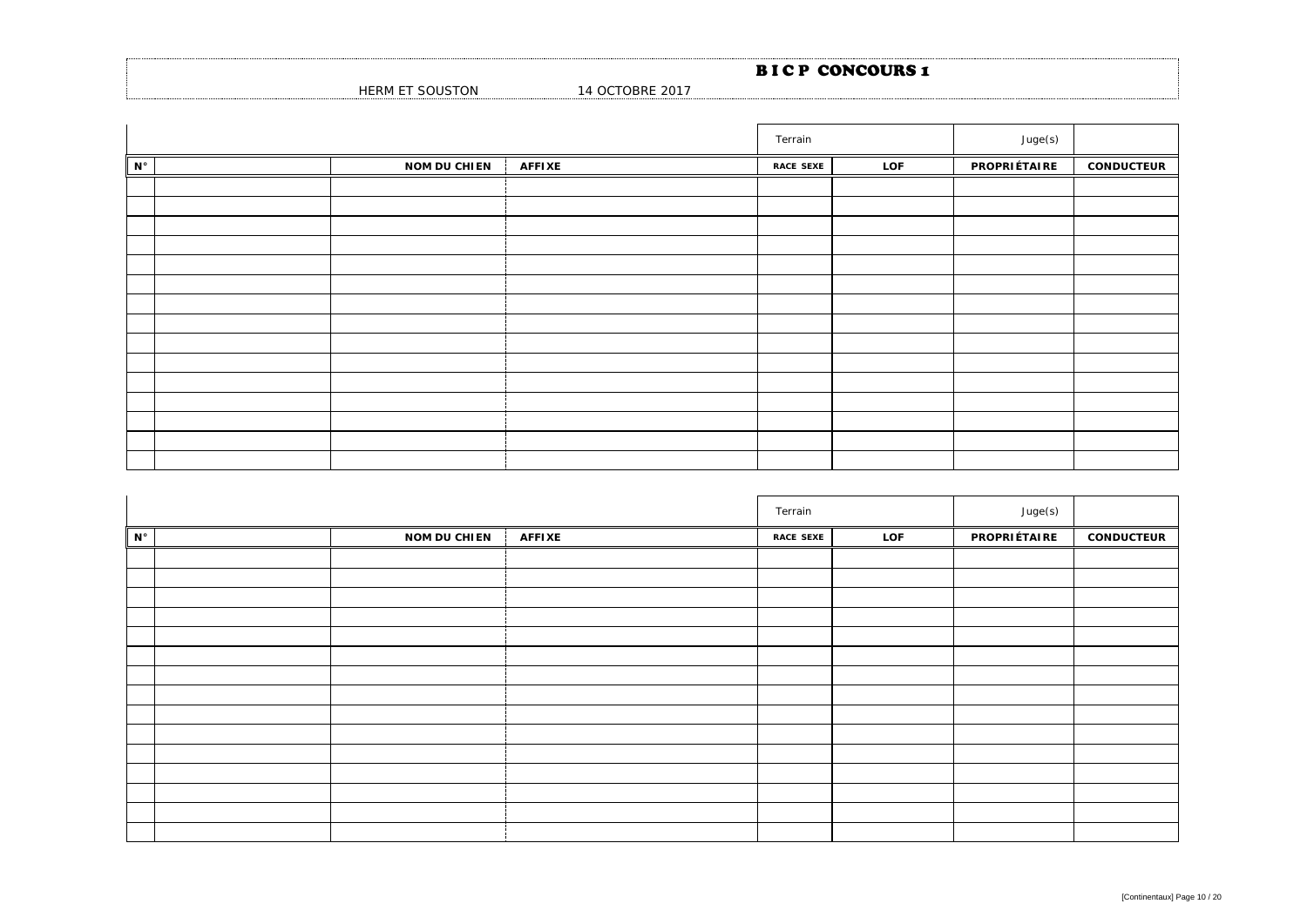|                                  |                 | <b>BICP CONCOURS1</b> |  |
|----------------------------------|-----------------|-----------------------|--|
| <b>SOUSTON</b><br><b>HERM ET</b> | 14 OCTOBRE 2017 |                       |  |

|             |                     |               | Terrain          |     | Juge(s)      |                   |
|-------------|---------------------|---------------|------------------|-----|--------------|-------------------|
| $N^{\circ}$ | <b>NOM DU CHIEN</b> | <b>AFFIXE</b> | <b>RACE SEXE</b> | LOF | PROPRIÉTAIRE | <b>CONDUCTEUR</b> |
|             |                     |               |                  |     |              |                   |
|             |                     |               |                  |     |              |                   |
|             |                     |               |                  |     |              |                   |
|             |                     |               |                  |     |              |                   |
|             |                     |               |                  |     |              |                   |
|             |                     |               |                  |     |              |                   |
|             |                     |               |                  |     |              |                   |
|             |                     |               |                  |     |              |                   |
|             |                     |               |                  |     |              |                   |
|             |                     |               |                  |     |              |                   |
|             |                     |               |                  |     |              |                   |
|             |                     |               |                  |     |              |                   |
|             |                     |               |                  |     |              |                   |
|             |                     |               |                  |     |              |                   |
|             |                     |               |                  |     |              |                   |

|             |                     | Terrain       |                  | Juge(s) |              |                   |
|-------------|---------------------|---------------|------------------|---------|--------------|-------------------|
| $N^{\circ}$ | <b>NOM DU CHIEN</b> | <b>AFFIXE</b> | <b>RACE SEXE</b> | LOF     | PROPRIÉTAIRE | <b>CONDUCTEUR</b> |
|             |                     |               |                  |         |              |                   |
|             |                     |               |                  |         |              |                   |
|             |                     |               |                  |         |              |                   |
|             |                     |               |                  |         |              |                   |
|             |                     |               |                  |         |              |                   |
|             |                     |               |                  |         |              |                   |
|             |                     |               |                  |         |              |                   |
|             |                     |               |                  |         |              |                   |
|             |                     |               |                  |         |              |                   |
|             |                     |               |                  |         |              |                   |
|             |                     |               |                  |         |              |                   |
|             |                     |               |                  |         |              |                   |
|             |                     |               |                  |         |              |                   |
|             |                     |               |                  |         |              |                   |
|             |                     |               |                  |         |              |                   |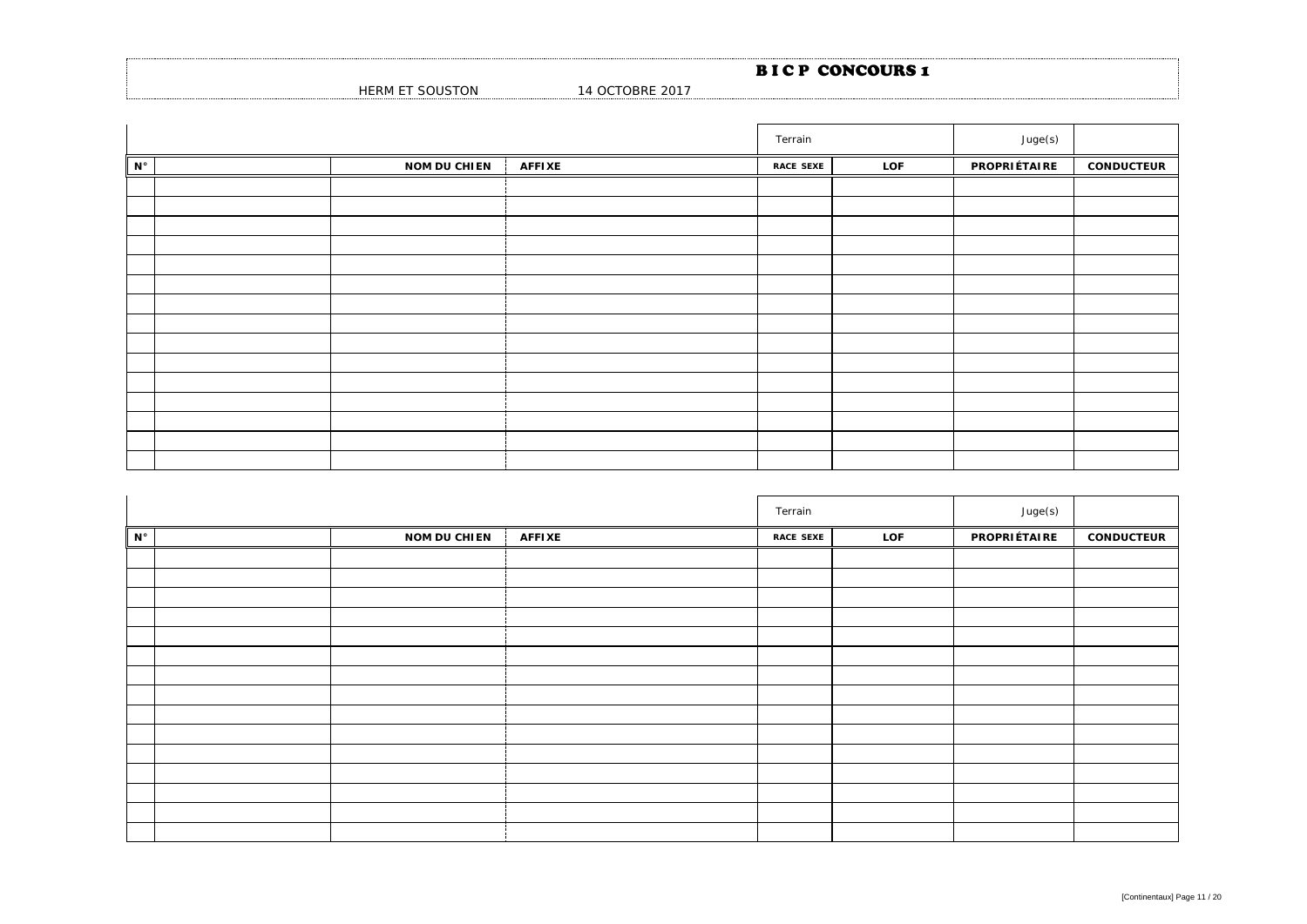|                         |                 | <b>BICP CONCOURS1</b> |
|-------------------------|-----------------|-----------------------|
| HERM ET SOL<br>oUSTON د | 14 OCTOBRE 2017 |                       |

|             |                     |               | Terrain          |     | Juge(s)      |                   |
|-------------|---------------------|---------------|------------------|-----|--------------|-------------------|
| $N^{\circ}$ | <b>NOM DU CHIEN</b> | <b>AFFIXE</b> | <b>RACE SEXE</b> | LOF | PROPRIÉTAIRE | <b>CONDUCTEUR</b> |
|             |                     |               |                  |     |              |                   |
|             |                     |               |                  |     |              |                   |
|             |                     |               |                  |     |              |                   |
|             |                     |               |                  |     |              |                   |
|             |                     |               |                  |     |              |                   |
|             |                     |               |                  |     |              |                   |
|             |                     |               |                  |     |              |                   |
|             |                     |               |                  |     |              |                   |
|             |                     |               |                  |     |              |                   |
|             |                     |               |                  |     |              |                   |
|             |                     |               |                  |     |              |                   |
|             |                     |               |                  |     |              |                   |
|             |                     |               |                  |     |              |                   |
|             |                     |               |                  |     |              |                   |
|             |                     |               |                  |     |              |                   |

|             |                     |               | Terrain          |     | Juge(s)      |                   |
|-------------|---------------------|---------------|------------------|-----|--------------|-------------------|
| $N^{\circ}$ | <b>NOM DU CHIEN</b> | <b>AFFIXE</b> | <b>RACE SEXE</b> | LOF | PROPRIÉTAIRE | <b>CONDUCTEUR</b> |
|             |                     |               |                  |     |              |                   |
|             |                     |               |                  |     |              |                   |
|             |                     |               |                  |     |              |                   |
|             |                     |               |                  |     |              |                   |
|             |                     |               |                  |     |              |                   |
|             |                     |               |                  |     |              |                   |
|             |                     |               |                  |     |              |                   |
|             |                     |               |                  |     |              |                   |
|             |                     |               |                  |     |              |                   |
|             |                     |               |                  |     |              |                   |
|             |                     |               |                  |     |              |                   |
|             |                     |               |                  |     |              |                   |
|             |                     |               |                  |     |              |                   |
|             |                     |               |                  |     |              |                   |
|             |                     |               |                  |     |              |                   |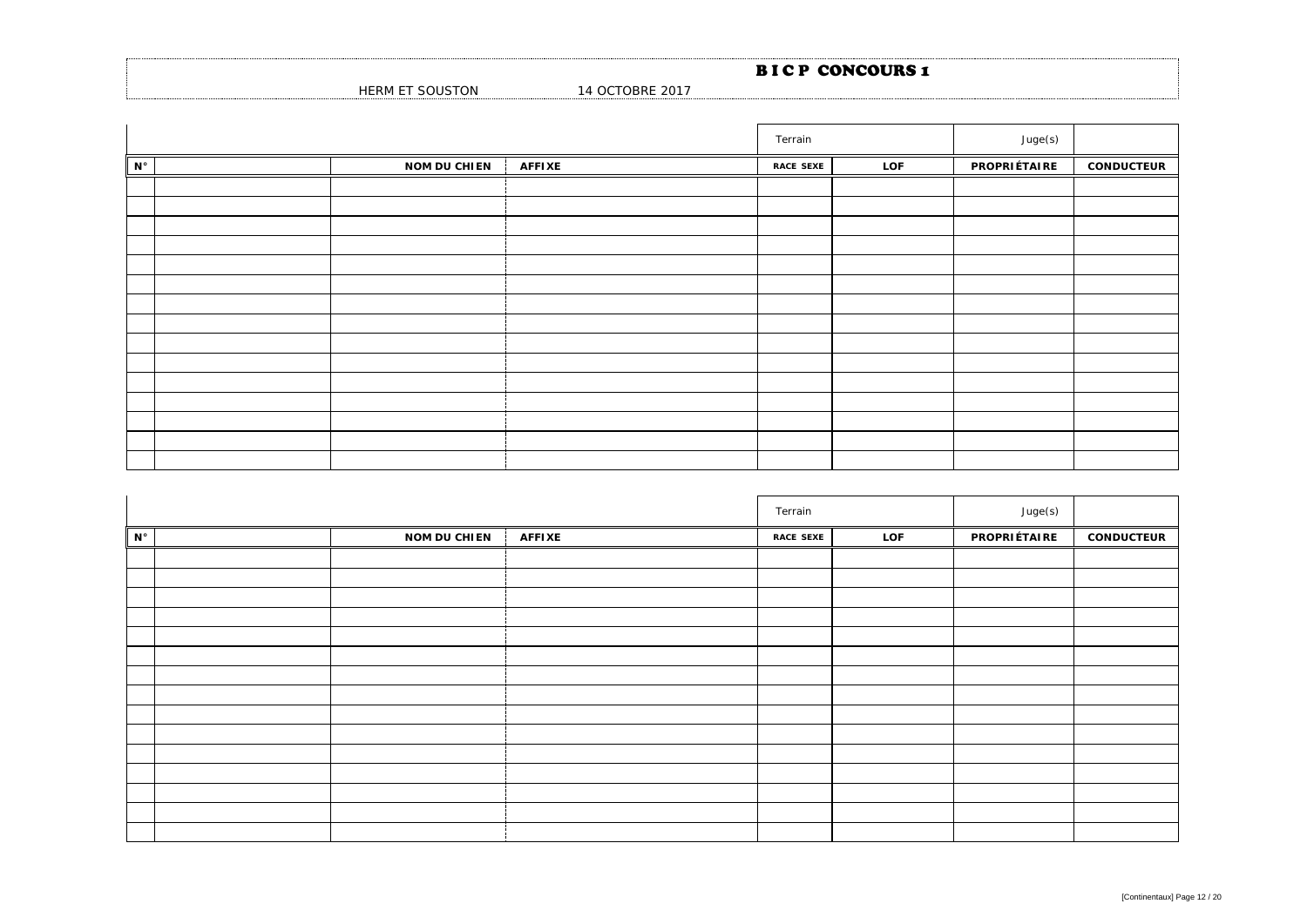|                         |                 | <b>BICP CONCOURS1</b> |
|-------------------------|-----------------|-----------------------|
| HERM ET SOL<br>oUSTON د | 14 OCTOBRE 2017 |                       |

|             |                     |               | Terrain          |     | Juge(s)      |                   |
|-------------|---------------------|---------------|------------------|-----|--------------|-------------------|
| $N^{\circ}$ | <b>NOM DU CHIEN</b> | <b>AFFIXE</b> | <b>RACE SEXE</b> | LOF | PROPRIÉTAIRE | <b>CONDUCTEUR</b> |
|             |                     |               |                  |     |              |                   |
|             |                     |               |                  |     |              |                   |
|             |                     |               |                  |     |              |                   |
|             |                     |               |                  |     |              |                   |
|             |                     |               |                  |     |              |                   |
|             |                     |               |                  |     |              |                   |
|             |                     |               |                  |     |              |                   |
|             |                     |               |                  |     |              |                   |
|             |                     |               |                  |     |              |                   |
|             |                     |               |                  |     |              |                   |
|             |                     |               |                  |     |              |                   |
|             |                     |               |                  |     |              |                   |
|             |                     |               |                  |     |              |                   |
|             |                     |               |                  |     |              |                   |
|             |                     |               |                  |     |              |                   |

|             |                     |               | Terrain          |     | Juge(s)      |                   |
|-------------|---------------------|---------------|------------------|-----|--------------|-------------------|
| $N^{\circ}$ | <b>NOM DU CHIEN</b> | <b>AFFIXE</b> | <b>RACE SEXE</b> | LOF | PROPRIÉTAIRE | <b>CONDUCTEUR</b> |
|             |                     |               |                  |     |              |                   |
|             |                     |               |                  |     |              |                   |
|             |                     |               |                  |     |              |                   |
|             |                     |               |                  |     |              |                   |
|             |                     |               |                  |     |              |                   |
|             |                     |               |                  |     |              |                   |
|             |                     |               |                  |     |              |                   |
|             |                     |               |                  |     |              |                   |
|             |                     |               |                  |     |              |                   |
|             |                     |               |                  |     |              |                   |
|             |                     |               |                  |     |              |                   |
|             |                     |               |                  |     |              |                   |
|             |                     |               |                  |     |              |                   |
|             |                     |               |                  |     |              |                   |
|             |                     |               |                  |     |              |                   |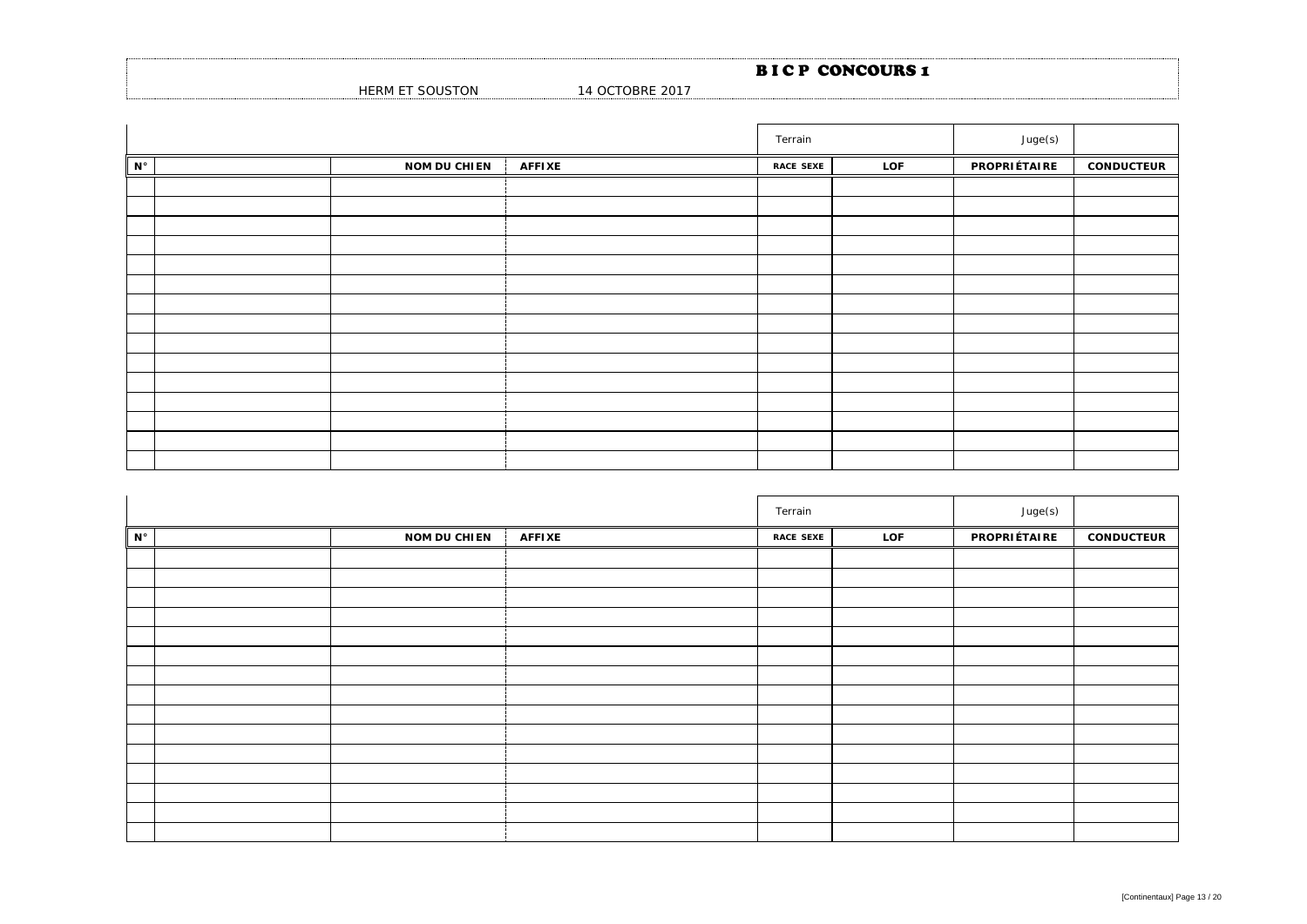|                         |                 | <b>BICP CONCOURS1</b> |
|-------------------------|-----------------|-----------------------|
| HERM ET SOL<br>oUSTON د | 14 OCTOBRE 2017 |                       |

|             |                     |               | Terrain          |     | Juge(s)      |                   |
|-------------|---------------------|---------------|------------------|-----|--------------|-------------------|
| $N^{\circ}$ | <b>NOM DU CHIEN</b> | <b>AFFIXE</b> | <b>RACE SEXE</b> | LOF | PROPRIÉTAIRE | <b>CONDUCTEUR</b> |
|             |                     |               |                  |     |              |                   |
|             |                     |               |                  |     |              |                   |
|             |                     |               |                  |     |              |                   |
|             |                     |               |                  |     |              |                   |
|             |                     |               |                  |     |              |                   |
|             |                     |               |                  |     |              |                   |
|             |                     |               |                  |     |              |                   |
|             |                     |               |                  |     |              |                   |
|             |                     |               |                  |     |              |                   |
|             |                     |               |                  |     |              |                   |
|             |                     |               |                  |     |              |                   |
|             |                     |               |                  |     |              |                   |
|             |                     |               |                  |     |              |                   |
|             |                     |               |                  |     |              |                   |
|             |                     |               |                  |     |              |                   |

|             |                     |               | Terrain          |     | Juge(s)      |                   |
|-------------|---------------------|---------------|------------------|-----|--------------|-------------------|
| $N^{\circ}$ | <b>NOM DU CHIEN</b> | <b>AFFIXE</b> | <b>RACE SEXE</b> | LOF | PROPRIÉTAIRE | <b>CONDUCTEUR</b> |
|             |                     |               |                  |     |              |                   |
|             |                     |               |                  |     |              |                   |
|             |                     |               |                  |     |              |                   |
|             |                     |               |                  |     |              |                   |
|             |                     |               |                  |     |              |                   |
|             |                     |               |                  |     |              |                   |
|             |                     |               |                  |     |              |                   |
|             |                     |               |                  |     |              |                   |
|             |                     |               |                  |     |              |                   |
|             |                     |               |                  |     |              |                   |
|             |                     |               |                  |     |              |                   |
|             |                     |               |                  |     |              |                   |
|             |                     |               |                  |     |              |                   |
|             |                     |               |                  |     |              |                   |
|             |                     |               |                  |     |              |                   |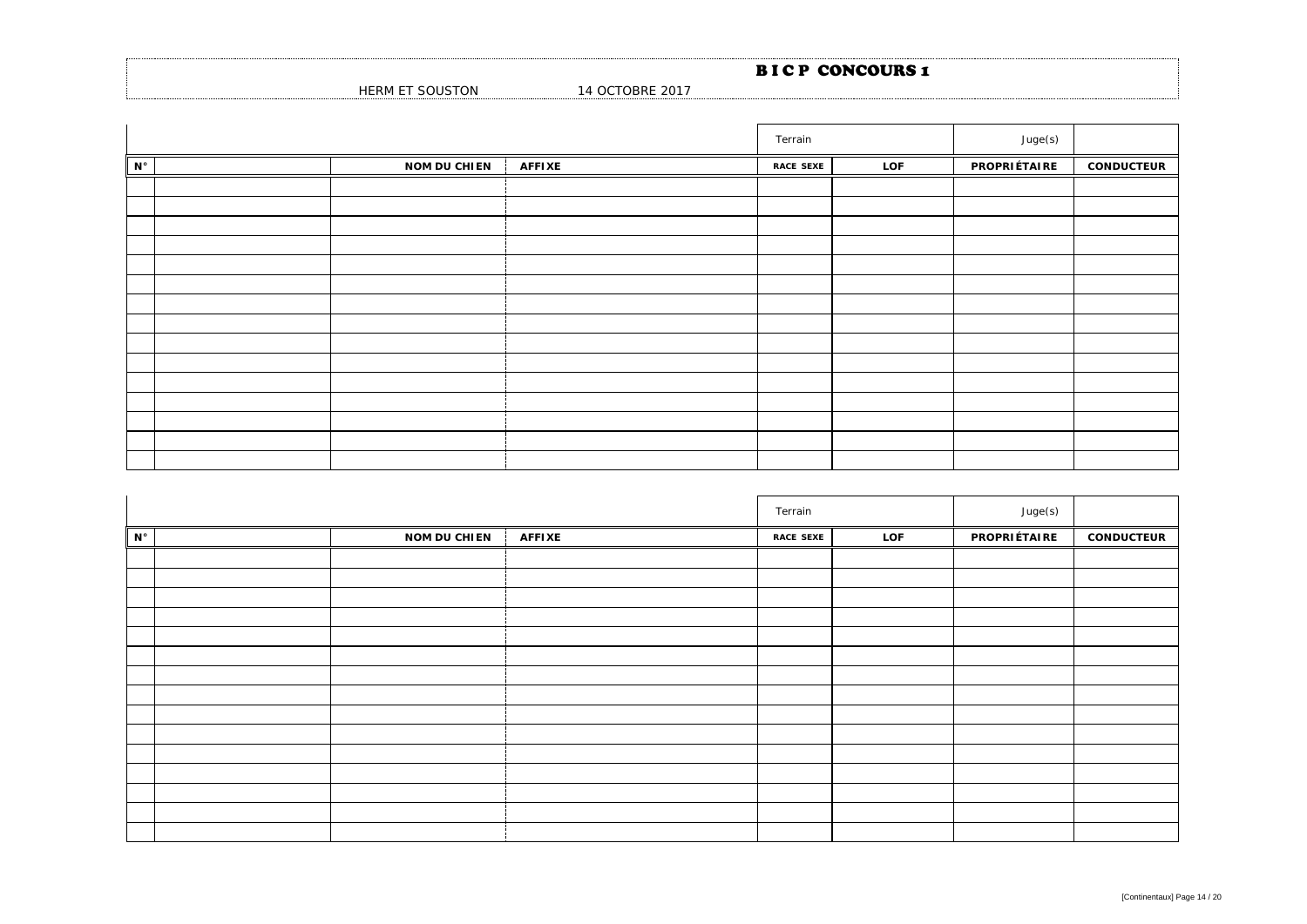|                 |                 | <b>BICP CONCOURS 1</b> |
|-----------------|-----------------|------------------------|
| HERM ET SOUSTON | 14 OCTOBRE 2017 |                        |

|             |                     |               | Terrain          |     | Juge(s)      |                   |
|-------------|---------------------|---------------|------------------|-----|--------------|-------------------|
| $N^{\circ}$ | <b>NOM DU CHIEN</b> | <b>AFFIXE</b> | <b>RACE SEXE</b> | LOF | PROPRIÉTAIRE | <b>CONDUCTEUR</b> |
|             |                     |               |                  |     |              |                   |
|             |                     |               |                  |     |              |                   |
|             |                     |               |                  |     |              |                   |
|             |                     |               |                  |     |              |                   |
|             |                     |               |                  |     |              |                   |
|             |                     |               |                  |     |              |                   |
|             |                     |               |                  |     |              |                   |
|             |                     |               |                  |     |              |                   |
|             |                     |               |                  |     |              |                   |
|             |                     |               |                  |     |              |                   |
|             |                     |               |                  |     |              |                   |
|             |                     |               |                  |     |              |                   |
|             |                     |               |                  |     |              |                   |
|             |                     |               |                  |     |              |                   |
|             |                     |               |                  |     |              |                   |

|             |                     |               | Terrain          |     | Juge(s)      |                   |
|-------------|---------------------|---------------|------------------|-----|--------------|-------------------|
| $N^{\circ}$ | <b>NOM DU CHIEN</b> | <b>AFFIXE</b> | <b>RACE SEXE</b> | LOF | PROPRIÉTAIRE | <b>CONDUCTEUR</b> |
|             |                     |               |                  |     |              |                   |
|             |                     |               |                  |     |              |                   |
|             |                     |               |                  |     |              |                   |
|             |                     |               |                  |     |              |                   |
|             |                     |               |                  |     |              |                   |
|             |                     |               |                  |     |              |                   |
|             |                     |               |                  |     |              |                   |
|             |                     |               |                  |     |              |                   |
|             |                     |               |                  |     |              |                   |
|             |                     |               |                  |     |              |                   |
|             |                     |               |                  |     |              |                   |
|             |                     |               |                  |     |              |                   |
|             |                     |               |                  |     |              |                   |
|             |                     |               |                  |     |              |                   |
|             |                     |               |                  |     |              |                   |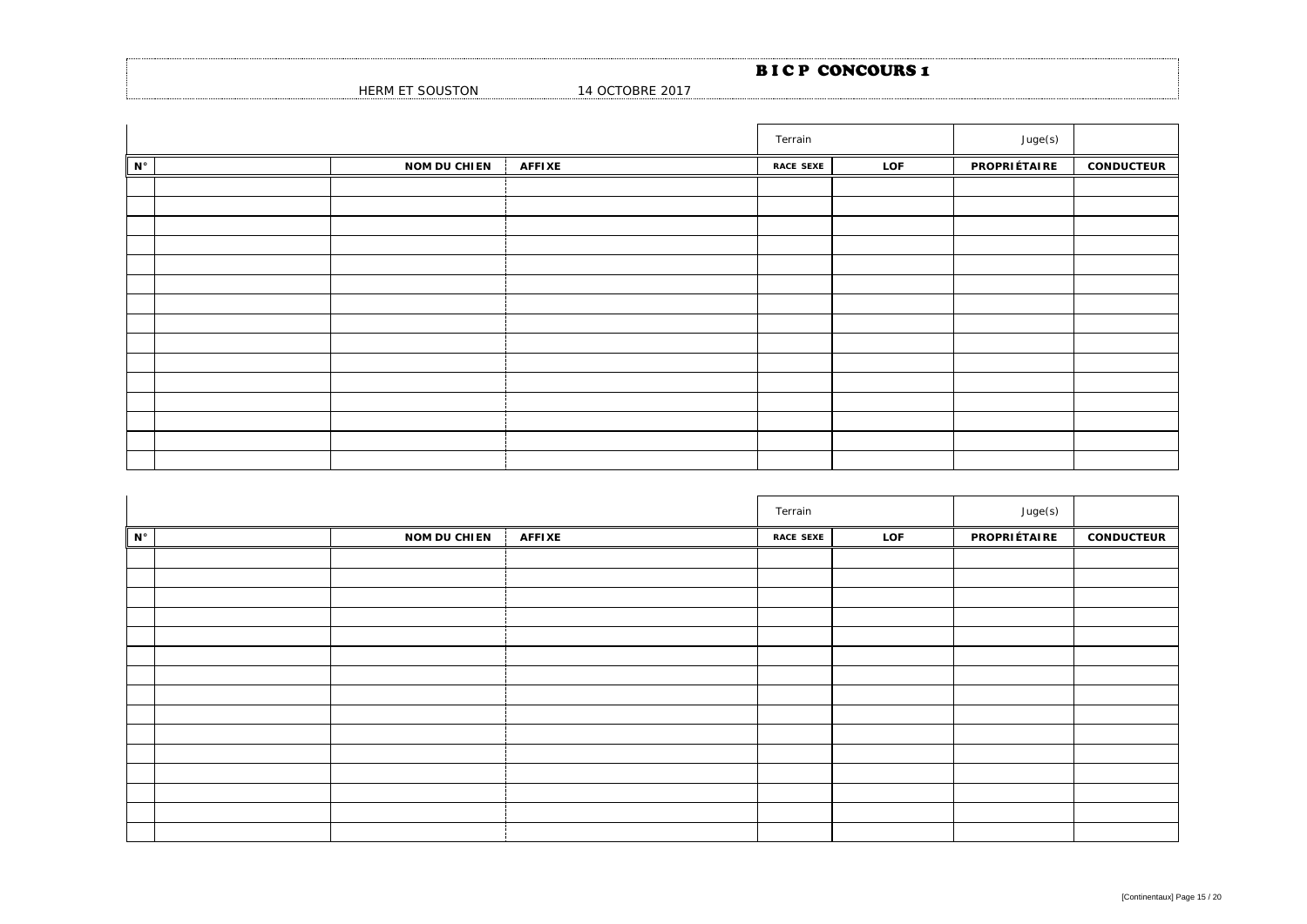|                         |                 | <b>BICP CONCOURS1</b> |
|-------------------------|-----------------|-----------------------|
| HERM ET SOL<br>oUSTON د | 14 OCTOBRE 2017 |                       |

|             |                     |               | Terrain          |     | Juge(s)      |                   |
|-------------|---------------------|---------------|------------------|-----|--------------|-------------------|
| $N^{\circ}$ | <b>NOM DU CHIEN</b> | <b>AFFIXE</b> | <b>RACE SEXE</b> | LOF | PROPRIÉTAIRE | <b>CONDUCTEUR</b> |
|             |                     |               |                  |     |              |                   |
|             |                     |               |                  |     |              |                   |
|             |                     |               |                  |     |              |                   |
|             |                     |               |                  |     |              |                   |
|             |                     |               |                  |     |              |                   |
|             |                     |               |                  |     |              |                   |
|             |                     |               |                  |     |              |                   |
|             |                     |               |                  |     |              |                   |
|             |                     |               |                  |     |              |                   |
|             |                     |               |                  |     |              |                   |
|             |                     |               |                  |     |              |                   |
|             |                     |               |                  |     |              |                   |
|             |                     |               |                  |     |              |                   |
|             |                     |               |                  |     |              |                   |
|             |                     |               |                  |     |              |                   |

|             |                     |               | Terrain          |     | Juge(s)      |                   |
|-------------|---------------------|---------------|------------------|-----|--------------|-------------------|
| $N^{\circ}$ | <b>NOM DU CHIEN</b> | <b>AFFIXE</b> | <b>RACE SEXE</b> | LOF | PROPRIÉTAIRE | <b>CONDUCTEUR</b> |
|             |                     |               |                  |     |              |                   |
|             |                     |               |                  |     |              |                   |
|             |                     |               |                  |     |              |                   |
|             |                     |               |                  |     |              |                   |
|             |                     |               |                  |     |              |                   |
|             |                     |               |                  |     |              |                   |
|             |                     |               |                  |     |              |                   |
|             |                     |               |                  |     |              |                   |
|             |                     |               |                  |     |              |                   |
|             |                     |               |                  |     |              |                   |
|             |                     |               |                  |     |              |                   |
|             |                     |               |                  |     |              |                   |
|             |                     |               |                  |     |              |                   |
|             |                     |               |                  |     |              |                   |
|             |                     |               |                  |     |              |                   |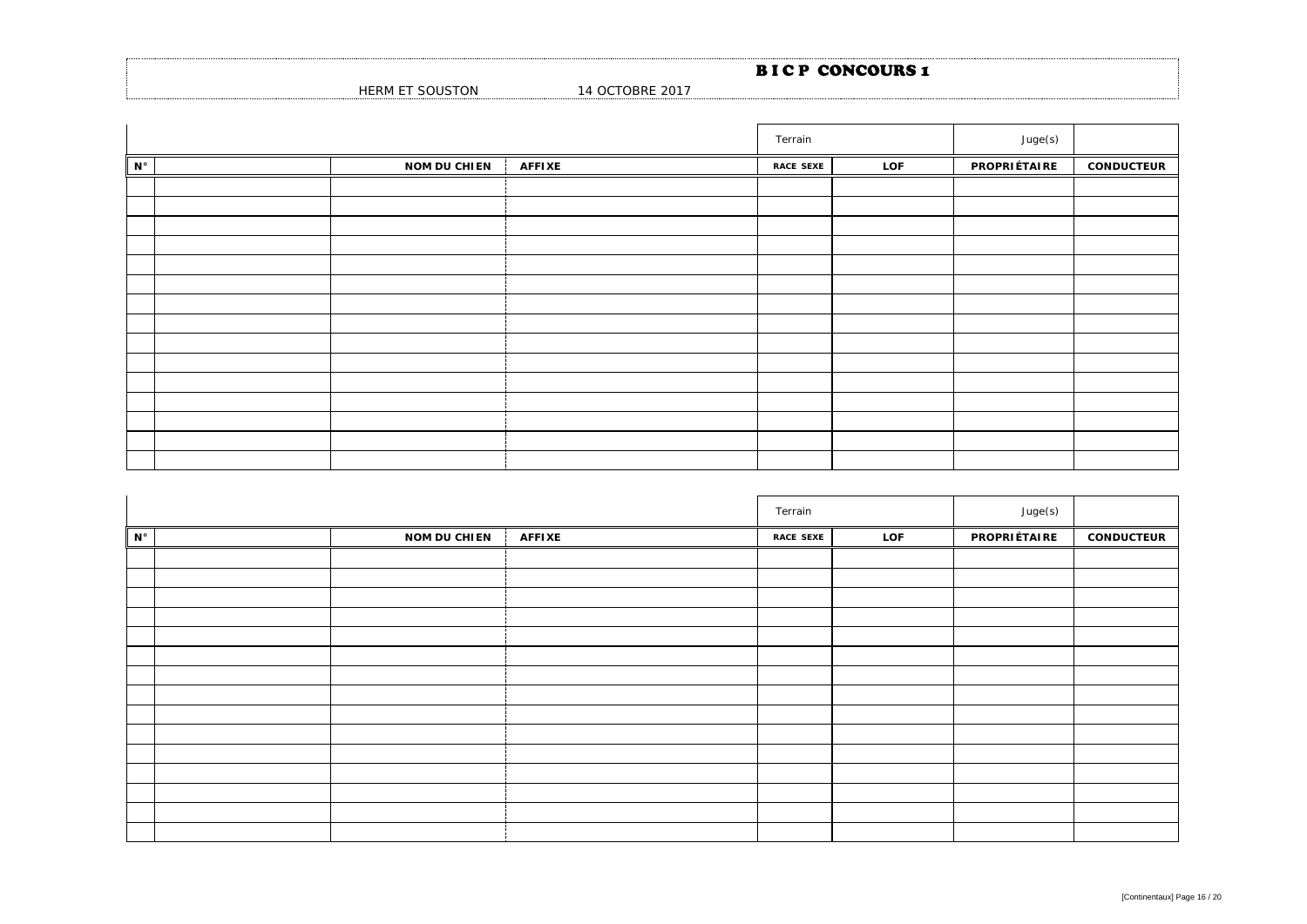|                 |                 | <b>BICP CONCOURS 1</b> |  |
|-----------------|-----------------|------------------------|--|
| HERM ET SOUSTON | 14 OCTOBRE 2017 |                        |  |

|                      |                     |               | Terrain          |     | Juge(s)      |                   |
|----------------------|---------------------|---------------|------------------|-----|--------------|-------------------|
| $\mathbf{N}^{\circ}$ | <b>NOM DU CHIEN</b> | <b>AFFIXE</b> | <b>RACE SEXE</b> | LOF | PROPRIÉTAIRE | <b>CONDUCTEUR</b> |
|                      |                     |               |                  |     |              |                   |
|                      |                     |               |                  |     |              |                   |
|                      |                     |               |                  |     |              |                   |
|                      |                     |               |                  |     |              |                   |
|                      |                     |               |                  |     |              |                   |
|                      |                     |               |                  |     |              |                   |
|                      |                     |               |                  |     |              |                   |
|                      |                     |               |                  |     |              |                   |
|                      |                     |               |                  |     |              |                   |
|                      |                     |               |                  |     |              |                   |
|                      |                     |               |                  |     |              |                   |
|                      |                     |               |                  |     |              |                   |
|                      |                     |               |                  |     |              |                   |
|                      |                     |               |                  |     |              |                   |
|                      |                     |               |                  |     |              |                   |

|                      |                     |               | Terrain          |     | Juge(s)      |                   |
|----------------------|---------------------|---------------|------------------|-----|--------------|-------------------|
| $\mathbf{N}^{\circ}$ | <b>NOM DU CHIEN</b> | <b>AFFIXE</b> | <b>RACE SEXE</b> | LOF | PROPRIÉTAIRE | <b>CONDUCTEUR</b> |
|                      |                     |               |                  |     |              |                   |
|                      |                     |               |                  |     |              |                   |
|                      |                     |               |                  |     |              |                   |
|                      |                     |               |                  |     |              |                   |
|                      |                     |               |                  |     |              |                   |
|                      |                     |               |                  |     |              |                   |
|                      |                     |               |                  |     |              |                   |
|                      |                     |               |                  |     |              |                   |
|                      |                     |               |                  |     |              |                   |
|                      |                     |               |                  |     |              |                   |
|                      |                     |               |                  |     |              |                   |
|                      |                     |               |                  |     |              |                   |
|                      |                     |               |                  |     |              |                   |
|                      |                     |               |                  |     |              |                   |
|                      |                     |               |                  |     |              |                   |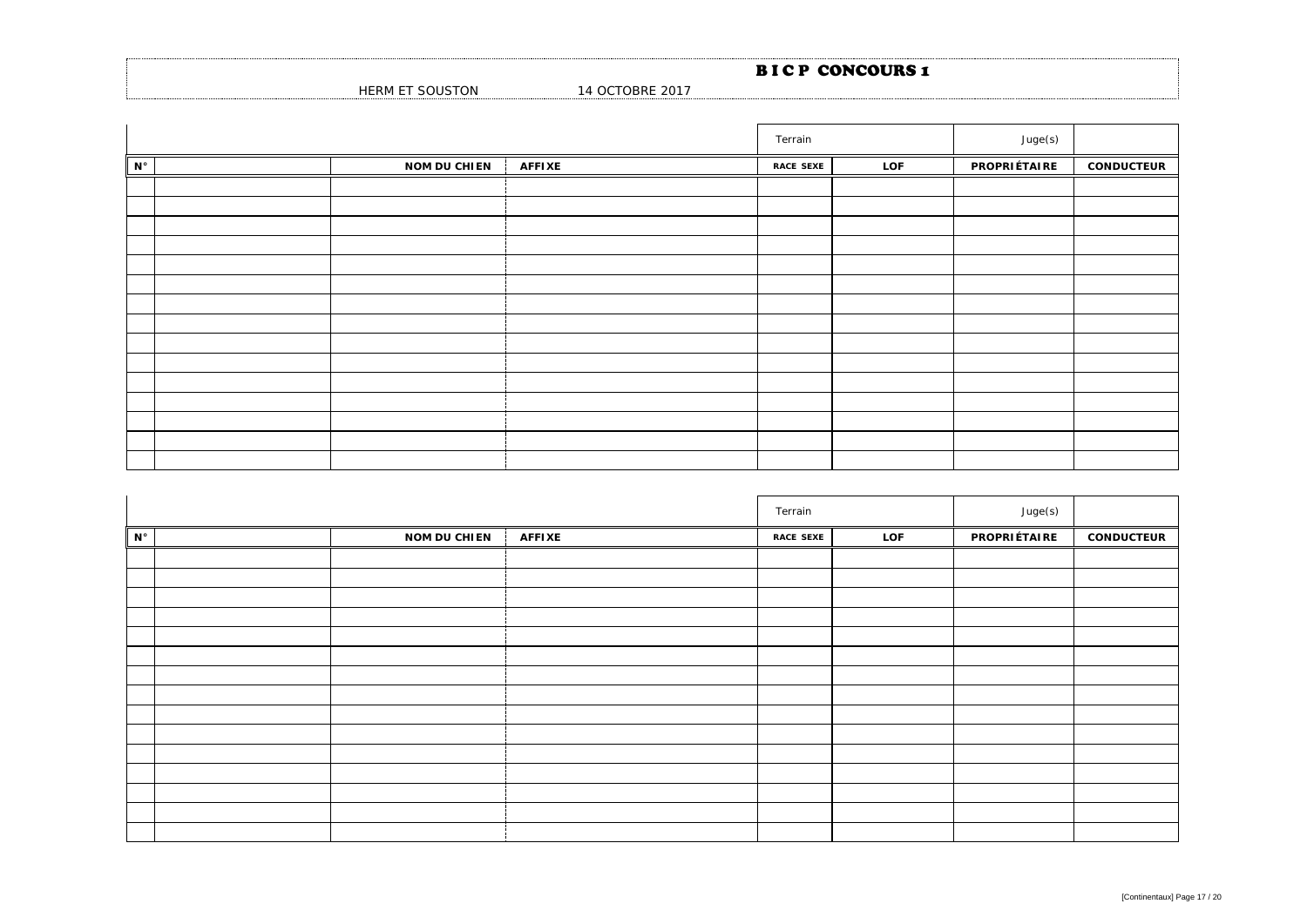|                         |                 | <b>BICP CONCOURS1</b> |
|-------------------------|-----------------|-----------------------|
| HERM ET SOL<br>oUSTON د | 14 OCTOBRE 2017 |                       |

|                      |                     |               | Terrain          |     | Juge(s)      |                   |
|----------------------|---------------------|---------------|------------------|-----|--------------|-------------------|
| $\mathbf{N}^{\circ}$ | <b>NOM DU CHIEN</b> | <b>AFFIXE</b> | <b>RACE SEXE</b> | LOF | PROPRIÉTAIRE | <b>CONDUCTEUR</b> |
|                      |                     |               |                  |     |              |                   |
|                      |                     |               |                  |     |              |                   |
|                      |                     |               |                  |     |              |                   |
|                      |                     |               |                  |     |              |                   |
|                      |                     |               |                  |     |              |                   |
|                      |                     |               |                  |     |              |                   |
|                      |                     |               |                  |     |              |                   |
|                      |                     |               |                  |     |              |                   |
|                      |                     |               |                  |     |              |                   |
|                      |                     |               |                  |     |              |                   |
|                      |                     |               |                  |     |              |                   |
|                      |                     |               |                  |     |              |                   |
|                      |                     |               |                  |     |              |                   |
|                      |                     |               |                  |     |              |                   |
|                      |                     |               |                  |     |              |                   |

|             |                     |               | Terrain          |     | Juge(s)      |                   |
|-------------|---------------------|---------------|------------------|-----|--------------|-------------------|
| $N^{\circ}$ | <b>NOM DU CHIEN</b> | <b>AFFIXE</b> | <b>RACE SEXE</b> | LOF | PROPRIÉTAIRE | <b>CONDUCTEUR</b> |
|             |                     |               |                  |     |              |                   |
|             |                     |               |                  |     |              |                   |
|             |                     |               |                  |     |              |                   |
|             |                     |               |                  |     |              |                   |
|             |                     |               |                  |     |              |                   |
|             |                     |               |                  |     |              |                   |
|             |                     |               |                  |     |              |                   |
|             |                     |               |                  |     |              |                   |
|             |                     |               |                  |     |              |                   |
|             |                     |               |                  |     |              |                   |
|             |                     |               |                  |     |              |                   |
|             |                     |               |                  |     |              |                   |
|             |                     |               |                  |     |              |                   |
|             |                     |               |                  |     |              |                   |
|             |                     |               |                  |     |              |                   |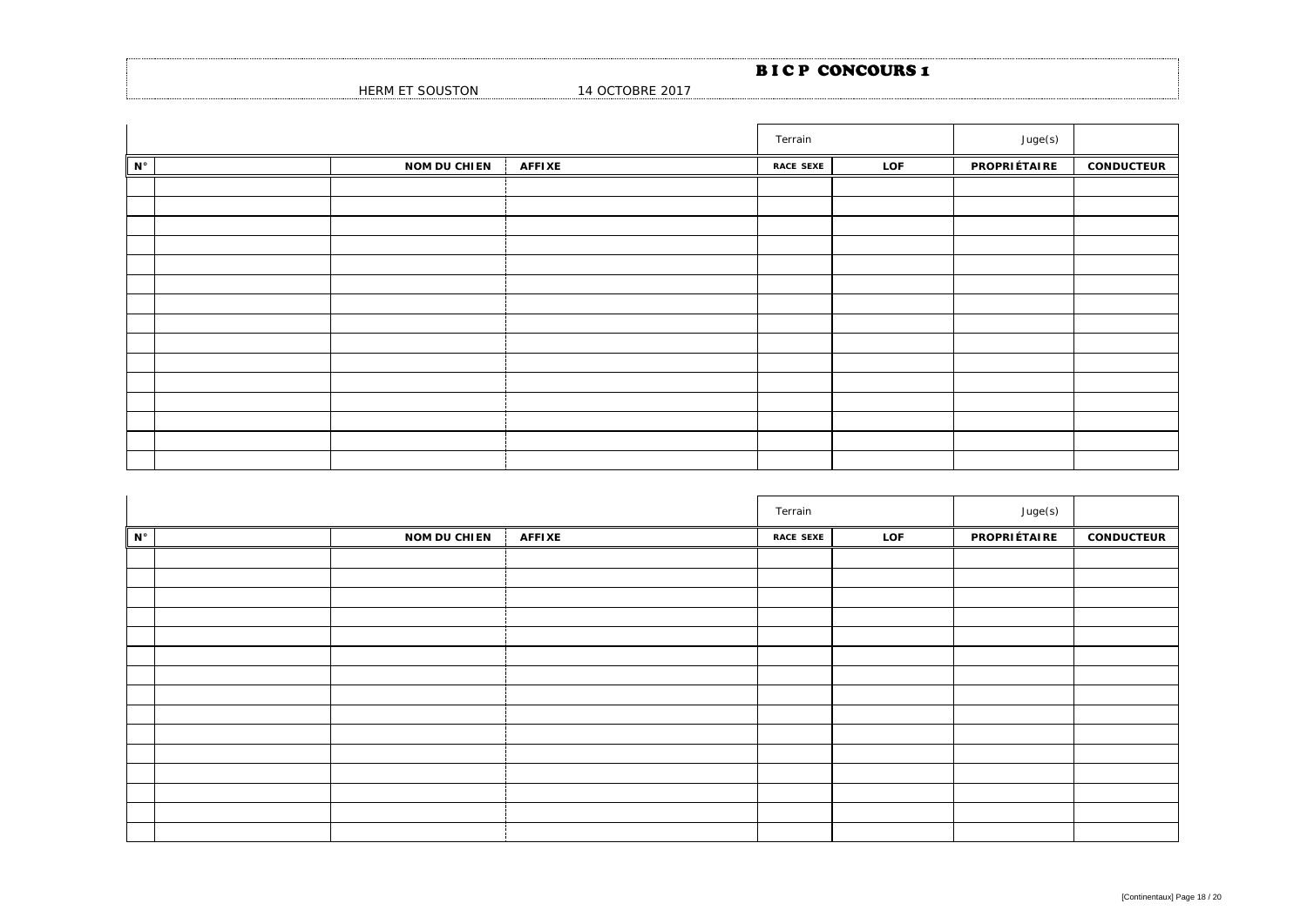HERM ET SOUSTON 14 OCTOBRE 2017

## **FEUILLE BARRAGES RACES CONTINENTALES**

**JURY : \*\*\* ; \*\*\* ; \*\*\***

|                | <b>NOM DU CHIEN</b> | <b>AFFIXE</b> | <b>RACE SEXE</b> | LOF   | <b>PROPRIÉTAIRE</b> | <b>CONDUCTEUR</b> |
|----------------|---------------------|---------------|------------------|-------|---------------------|-------------------|
| C1             |                     |               |                  | #REF! |                     |                   |
| C <sub>2</sub> |                     |               |                  | #REF! |                     |                   |
| C <sub>3</sub> |                     |               |                  | #REF! |                     |                   |
| S <sub>1</sub> |                     |               |                  | #REF! |                     |                   |
| ${\sf S2}$     |                     |               |                  | #REF! |                     |                   |
| ${\sf s}3$     |                     |               |                  | #REF! |                     |                   |
| <b>S4</b>      |                     |               |                  | #REF! |                     |                   |
| ${\sf S5}$     |                     |               |                  | #REF! |                     |                   |
| ${\sf S6}$     |                     |               |                  | #REF! |                     |                   |
| <b>S7</b>      |                     |               |                  | #REF! |                     |                   |
| S8             |                     |               |                  | #REF! |                     |                   |
| S9             |                     |               |                  | #REF! |                     |                   |
| <b>S10</b>     |                     |               |                  | #REF! |                     |                   |
| <b>S11</b>     |                     |               |                  | #REF! |                     |                   |
| <b>S12</b>     |                     |               |                  | #REF! |                     |                   |
| <b>S13</b>     |                     |               |                  | #REF! |                     |                   |
| <b>S14</b>     |                     |               |                  | #REF! |                     |                   |
| <b>S15</b>     |                     |               |                  | #REF! |                     |                   |
| <b>S16</b>     |                     |               |                  | #REF! |                     |                   |
| <b>S17</b>     |                     |               |                  | #REF! |                     |                   |
| <b>S18</b>     |                     |               |                  | #REF! |                     |                   |
| <b>S19</b>     |                     |               |                  | #REF! |                     |                   |
| <b>S20</b>     |                     |               |                  | #REF! |                     |                   |
| <b>S21</b>     |                     |               |                  | #REF! |                     |                   |
| <b>S22</b>     |                     |               |                  | #REF! |                     |                   |
| <b>S23</b>     |                     |               |                  | #REF! |                     |                   |
| <b>S24</b>     |                     |               |                  | #REF! |                     |                   |
| <b>S25</b>     |                     |               |                  | #REF! |                     |                   |
| <b>S26</b>     |                     |               |                  | #REF! |                     |                   |
| <b>S27</b>     |                     |               |                  | #REF! |                     |                   |
| <b>S28</b>     |                     |               |                  | #REF! |                     |                   |
| <b>S29</b>     |                     |               |                  | #REF! |                     |                   |
| <b>S30</b>     |                     |               |                  | #REF! |                     |                   |